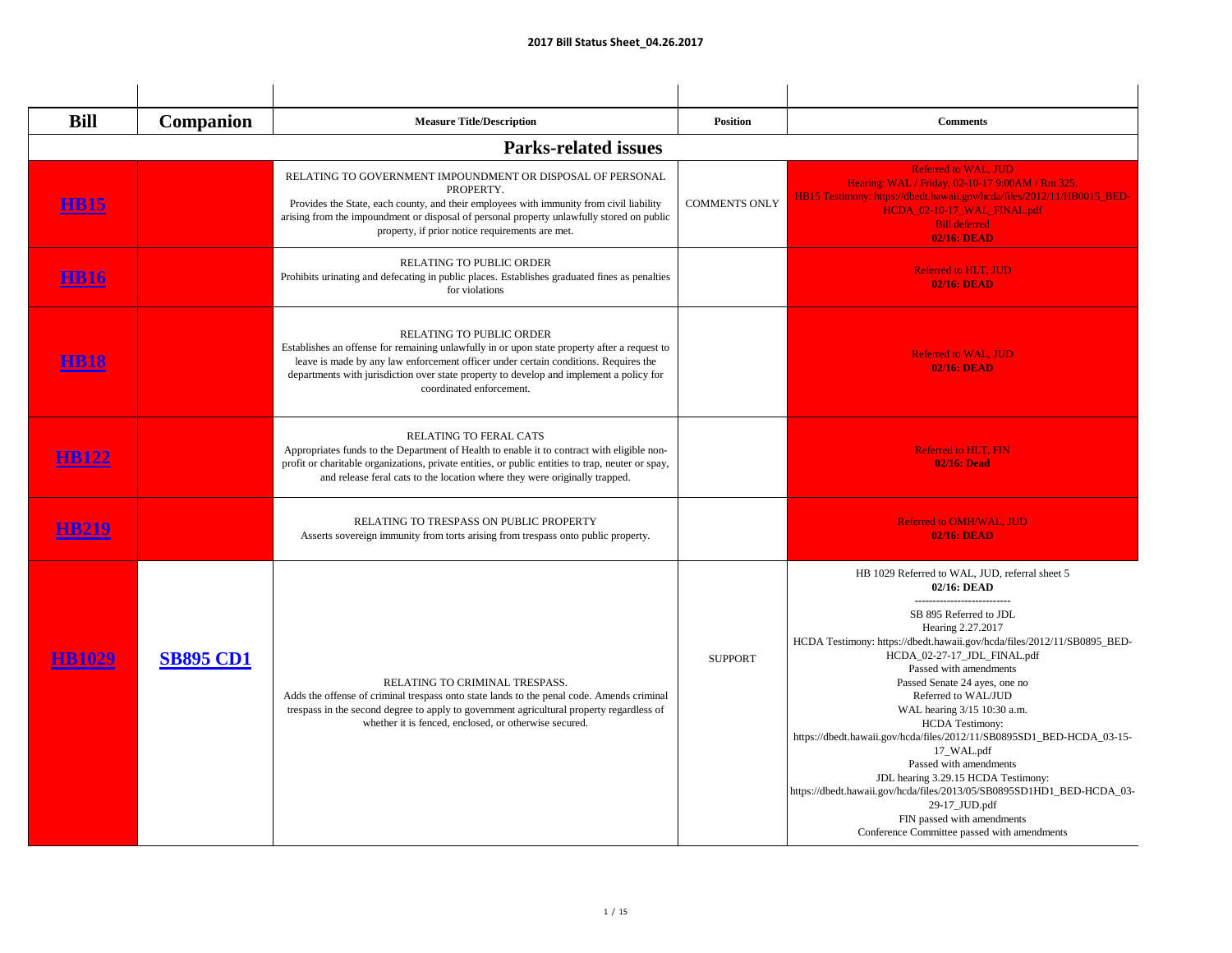|                  |                  | <b>ZULI BIII STATUS SNEET_04.20.2017</b>                                                                                                                                                                                                                                                                                                                                                                                                                                                                                                          |                                                                                                                                                                                                                                                                                                                                                                                                                                                                                                                                                                                                                                                                                                                                                                                                                                   |
|------------------|------------------|---------------------------------------------------------------------------------------------------------------------------------------------------------------------------------------------------------------------------------------------------------------------------------------------------------------------------------------------------------------------------------------------------------------------------------------------------------------------------------------------------------------------------------------------------|-----------------------------------------------------------------------------------------------------------------------------------------------------------------------------------------------------------------------------------------------------------------------------------------------------------------------------------------------------------------------------------------------------------------------------------------------------------------------------------------------------------------------------------------------------------------------------------------------------------------------------------------------------------------------------------------------------------------------------------------------------------------------------------------------------------------------------------|
| <b>Bill</b>      | <b>Companion</b> | <b>Measure Title/Description</b><br><b>Position</b>                                                                                                                                                                                                                                                                                                                                                                                                                                                                                               | <b>Comments</b>                                                                                                                                                                                                                                                                                                                                                                                                                                                                                                                                                                                                                                                                                                                                                                                                                   |
| <u>BU0</u>       |                  | <b>RELATING TO HOUSING</b><br>Requires the department of human services to establish and collect a new residential<br>development fee from developers for certain new residential development projects and<br>establishes the homelessness and affordable housing special fund for the purposes of<br>building, renting, and rehabilitating housing to be used as housing for the homeless.                                                                                                                                                       | Passed Second Reading as amended in HD 1, referred to FIN<br>Fin hearing 2.23.17, Passed unamended                                                                                                                                                                                                                                                                                                                                                                                                                                                                                                                                                                                                                                                                                                                                |
| <u>SB11</u>      |                  | RELATING TO HOMELESSNESS.<br>Protects homeless individuals from having their personal property taken from a state or<br>county agency without proper documentation procedures and the ability to recovery property<br>from the agency. Establishes the executive office on homeless identity protection to assist<br>homeless individuals with recovering government-issued identification documents                                                                                                                                              | Referred to HMS/PSM, JDL/WAM<br>HMS PSM hearing held 1/23 3:00 p.m.<br>Bill deferred.<br>02/16: DEAD                                                                                                                                                                                                                                                                                                                                                                                                                                                                                                                                                                                                                                                                                                                              |
|                  | <b>HB83 HD1</b>  | RELATING TO HOMELESSNESS.<br>Requires the Hawaii interagency council on homelessness, in conjunction with and<br>advisement of the department of human services and department of land and natural<br>resources, to establish a working group to examine and develop recommendations related to<br><b>MONITOR</b><br>the establishment of safe zones for persons experiencing homelessness. Requires the<br>working group to submit a report to the legislature. Appropriates funds to support the<br>working group. Takes effect 7/1/2075. (SD2) | SB 158 Referred to HOU/WTL, WAM<br>SB 158 Hearing scheduled 2/7/17 2:45 p.m. room 225<br><b>SB158: NO HCDA TESTIMONY</b><br>HOU/WTL deferred the measure.<br>-----------------------<br>HB83 Referred to HUS, FIN<br>HB83 Hearing scheduled 2/10/17 09:30, Rm 329<br>HUS passed HB83 HD1 Second Reading, referred to FIN.<br>Hearing Scheduled 3.1.17 1:00p.m. room 308<br>FIN passed unamended<br>Passed House w/ 1 aye with reservations, one no and two excusedferred to HMS, JDL/WAM<br>HMS hearing scheduled 3-17-17 at 2:50 p.m. in room 016<br>Decision-making scheduled 3.30.17 9:50 a.m.<br>Passed with amendments<br>Conference Scheduled 4-26-17                                                                                                                                                                       |
| <b>SB715 CD1</b> |                  | RELATING TO THE SPECIAL ACTION TEAM ON AFFORDABLE RENTAL<br>HOUSING.<br>Adds the Executive Director of the Hawaii Community Development Authority and the<br><b>COMMENTS ONLY</b><br>Executive Director of the Hawaii Public Housing Authority to the Special Action Team on<br>Affordable Rental Housing. (CD1)                                                                                                                                                                                                                                  | Referred to HOU, WAM<br>HOU hearing 01.31.2017, 14:45<br>HCDA testimony: https://dbedt.hawaii.gov/hcda/files/2012/11/SB715_BED-<br>HCDA_1-31-17_HOU-Amended.pdf<br>Rm. 225 Passed with amendments<br>$2/2/17$ Passed second reading as amended (SD 1) and referred to WAM.<br>Decision making 2.28.17 1:30 p.m. room 211<br><b>HCDA</b> Testimony:<br>https://dbedt.hawaii.gov/hcda/files/2012/11/SB0715SD1_BED-HCDA_02-28-<br>17-WAM_FINAL.pdf<br>WAM Passed with a SD2<br>Full senate voted 25-0<br>Referred to HSG/WAL, Fin<br>Hearing Scheduled HSG/WAL 3.21.17 10:30 a.m.<br><b>HCDA</b> Testimony:<br>https://dbedt.hawaii.gov/hcda/files/2014/02/SB0715SD2_BED-HCDA_03-21-<br>17-HSG-WAL.pdf<br>Hearing sheduled in FIN 3.31.17 3 p.m.<br>Passed by WAM, approved by Senate<br>Conference committee passed with amendments |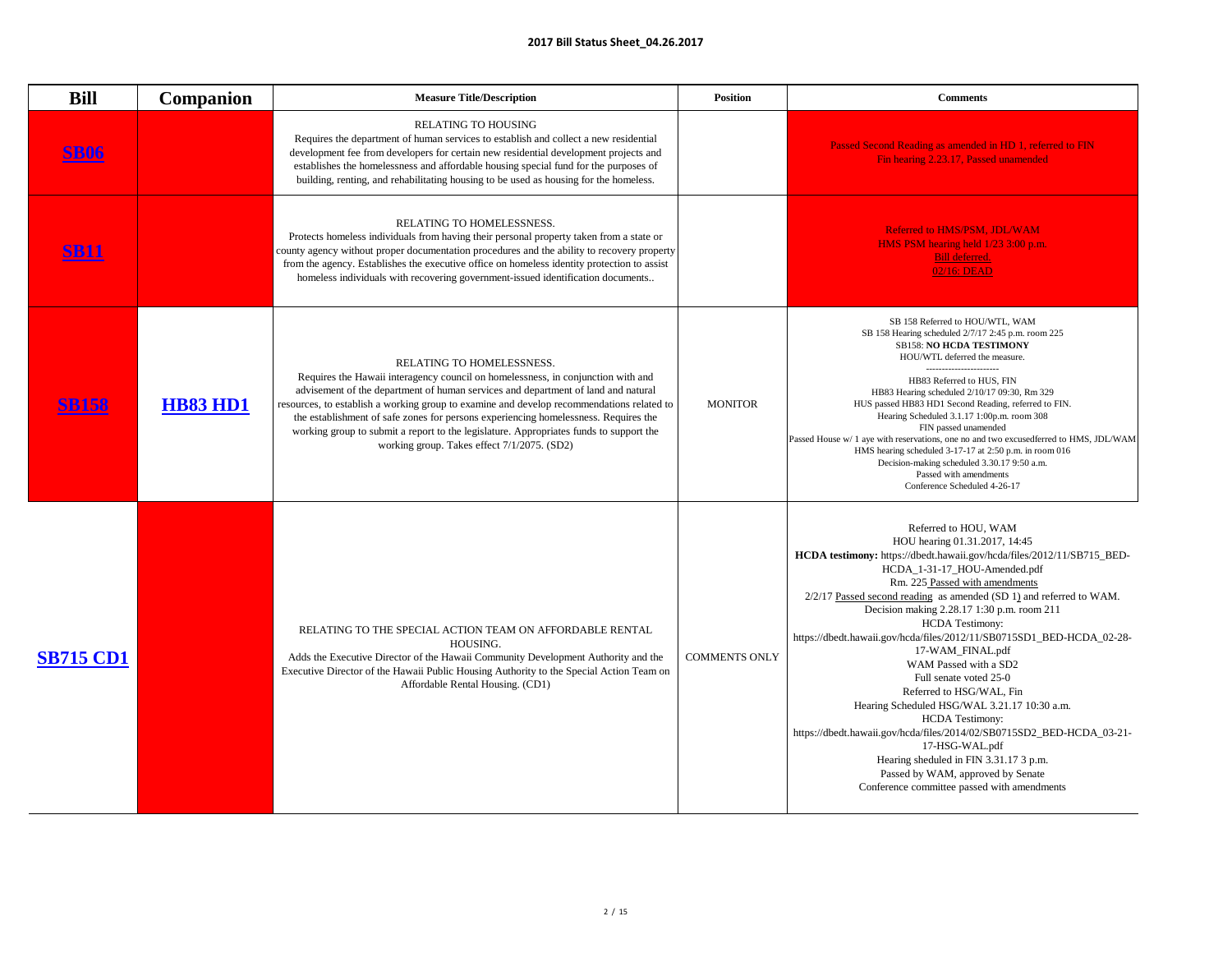| <b>Bill</b>      | <b>Companion</b> | <b>Measure Title/Description</b><br><b>Position</b>                                                                                                                                                                                                                                                                                                                                                                                                                                                      | <b>Comments</b>                                                                                                                                                                                                                                                                                                                                                                                                                                                                                                                                                                                                                                                                |
|------------------|------------------|----------------------------------------------------------------------------------------------------------------------------------------------------------------------------------------------------------------------------------------------------------------------------------------------------------------------------------------------------------------------------------------------------------------------------------------------------------------------------------------------------------|--------------------------------------------------------------------------------------------------------------------------------------------------------------------------------------------------------------------------------------------------------------------------------------------------------------------------------------------------------------------------------------------------------------------------------------------------------------------------------------------------------------------------------------------------------------------------------------------------------------------------------------------------------------------------------|
| <b>SB717SD2</b>  |                  | <b>RELATING TO PUBLIC REAL PROPERTY</b><br>Establishes a temporary program to clean up state real property after the departure of<br>persons who have illegally camped or lodged on state real property. Requires the Governor<br><b>SUPPORT</b><br>to designate the state executive department responsible for the program. Establishes a<br>temporary sheriff patrol program to enforce laws against illegally camping, trespassing, or<br>being present on state real property. Makes appropriations. | Referred to PSM, WAM<br>PSM Hearing 01.31.2017, 13:15 / Rm. 229, Passed with amendments<br>Measure passed PSM Second Reading as SB717SD1 / Referred to WAM.<br>Decision making scheduled 2.28.17 1:30p.m. Room 211<br><b>HCDA</b> Testimony:<br>https://dbedt.hawaii.gov/hcda/files/2012/11/SB0715SD1_BED-HCDA_02-28-<br>17-WAM_FINAL.pdf<br>WAM passed with amendments<br>Senate voted 25-0<br>Referred to WAL, JUD, FIN<br>WAL Hearing 3-15 10:30 AM<br><b>HCDA</b> Testimony:<br>https://dbedt.hawaii.gov/hcda/files/2012/11/SB0717SD2_BED-HCDA_3-15-<br>17_WAL.pdf<br>FIN hearing 3.31.17 3 p.m.<br>FIN passed unamended<br>Conference committee schuedled 4.26.17 4:10 pm |
|                  |                  | <b>Development Districts</b>                                                                                                                                                                                                                                                                                                                                                                                                                                                                             |                                                                                                                                                                                                                                                                                                                                                                                                                                                                                                                                                                                                                                                                                |
| <b>HB575 SD1</b> |                  | <b>RELATING TO PUBLIC LANDS</b><br>Allows lessees of certain public land to relinquish a lease during the last ten years of the term<br><b>NEW BILL</b><br>of the lease, subject to certain conditions, and allows the lessee to bid on the new lease at<br>public auction. Appropriates funds to DLNR. Effective 3/15/2099. (SD1)                                                                                                                                                                       | <b>CONFERENCE COMMITTEE 4.26.17</b>                                                                                                                                                                                                                                                                                                                                                                                                                                                                                                                                                                                                                                            |
|                  |                  | RELATING TO THE REDEVELOPMENT OF THE BOWL-O-DROME PROPERTY.<br>Authorizes general obligation bonds and appropriates funds to the Department of Hawaiian<br><b>COMMENTS ONLY</b><br>Home Lands for the redevelopment of the Bowl-O-Drome property, located at 820 Isenberg<br>Street, with the assistance of the Hawaii Community Development Authority.                                                                                                                                                  | <b>Referred to OMH, FIN</b><br>Hearing: OMH / 02.03.2017, 09:30 / Rm. 312<br>HCDA Testimony: https://dbedt.hawaii.gov/hcda/files/2012/11/HB0065_BED-<br>HCDA_02-03-17_OMH_FINAL.pdf<br>The committees on OMH recommend that the measure be PASSED, WITH<br><b>AMENDMENTS.</b><br><b>Referred to FIN.</b><br>Passed Second Reading as amended in <b>HD 1</b> and referred to the committee(s)<br>on FIN with none voting aye with reservations; none voting no (0) and<br>Representative(s) Oshiro excused (1).                                                                                                                                                                 |
|                  |                  | RELATING TO LANDS CONTROLLED BY THE STATE.<br>Authorizes the department of land and natural resources and the Hawaii community<br>development authority to negotiate and execute ninety-nine year leases on the department's<br>and authority's lands located within one-half mile of the city and county of Honolulu's<br>planned rail transit stations, provided that affordable housing is included in the development<br>plan for the lands to be leased. Sunsets on 6/30/50.                        | <b>Referred to HSG/TRN, FIN</b><br>02/15: Filed as DEAD                                                                                                                                                                                                                                                                                                                                                                                                                                                                                                                                                                                                                        |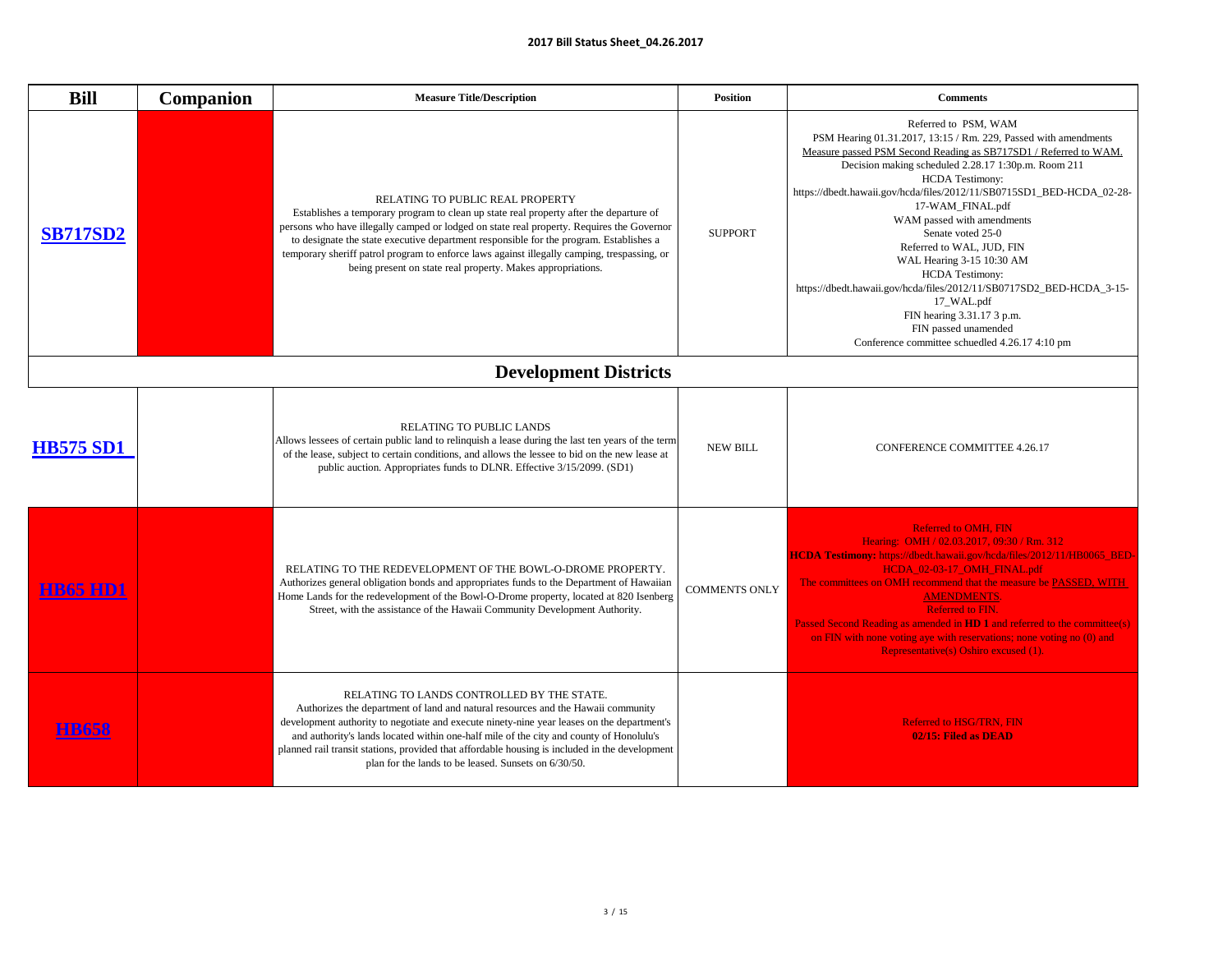| i |  |  |
|---|--|--|
|   |  |  |

| <b>Bill</b>      | <b>Companion</b> | <b>Measure Title/Description</b>                                                                                                                                                                                                                                                                                                                                                          | <b>Position</b>      | <b>Comments</b>                                                                                                                                                                                                                                                                                                                                                                                                                                                                                                                                                                                                                                                                                                                                                                            |
|------------------|------------------|-------------------------------------------------------------------------------------------------------------------------------------------------------------------------------------------------------------------------------------------------------------------------------------------------------------------------------------------------------------------------------------------|----------------------|--------------------------------------------------------------------------------------------------------------------------------------------------------------------------------------------------------------------------------------------------------------------------------------------------------------------------------------------------------------------------------------------------------------------------------------------------------------------------------------------------------------------------------------------------------------------------------------------------------------------------------------------------------------------------------------------------------------------------------------------------------------------------------------------|
|                  | <b>SB1064</b>    | RELATING TO SCHOOL IMPACT FEES.<br>Exempts certain affordable housing projects from the school-impact-fee requirement.                                                                                                                                                                                                                                                                    |                      | <b>HB841</b><br>Hearing: HSG / 02-07-17 9:00AM / Rm 423.<br><b>HSG PASSED, WITH AMENDMENTS / 7-0-0</b><br>HSG amended as HB841 HD1, referred to EDN / Passed second reading<br><b>SB1064</b><br>Referred to HOU/EDU, WAM.                                                                                                                                                                                                                                                                                                                                                                                                                                                                                                                                                                  |
|                  |                  | RELATING TO THE HAWAII COMMUNITY DEVELOPMENT AUTHORITY<br>Establishes Transit-Oriented Development Community Districts within the Hawaii<br>Community Development Authority (HCDA) to develop districts along certain rail stations in<br>the Honolulu rail station transit corridor. Allows the HCDA to enter into public-private<br>partnerships for a lease-back arrangement of lands. |                      | <b>Referred to WAL, FIN</b><br>02/15: Filed as DEAD                                                                                                                                                                                                                                                                                                                                                                                                                                                                                                                                                                                                                                                                                                                                        |
| <b>SB1244SD2</b> |                  | RELATING TO AFFORDABLE HOUSING.<br>Authorizes qualified nonprofit housing trusts to repurchase affordable units developed with<br>government assistance when a government entity waives its first right of refusal to<br>repurchase the unit.                                                                                                                                             | <b>SUPPORT</b>       | Referred to HOU/GVO, WAM.<br>Hearing: HOU, GVO / 02-14-17, 2:45PM / Rm 225.<br>HCDA Testimony: https://dbedt.hawaii.gov/hcda/files/2014/02/SB1244_BED-<br>HCDA_02-14-17_HOU-GVO_FINAL.pdf<br>HOU/GVO passed with amendments<br>referred to WAM<br>Decision making scheduled 2.24.17 9:30a.m. in rm211<br><b>HCDA Testimony:</b><br>https://dbedt.hawaii.gov/hcda/files/2012/11/SB1244SD1_BED-HCDA_02-24-<br>17_WAM_FINAL.pdf<br>Passed with amendments<br>Passed 25-0<br>Referred to HSG, FIN<br>Hearing scheduled 3-16 10 a.m.<br><b>HCDA</b> testimony:<br>https://dbedt.hawaii.gov/hcda/files/2014/02/SB1244SD2_BED-HCDA_03-16-<br>17_HSG_FINAL.pdf<br>Bill passed with amendments<br>FIN hearing scheduled 3.31.17 3:00 p.m.<br>Passed with amendments<br>Conf Committee sched 4.26.17 |
| <b>HB1248HD1</b> |                  | RELATING TO MICROGRIDS.<br>Authorizes the establishment of microgrid demonstration projects for the generation, storage,<br>and distribution of renewable energy.                                                                                                                                                                                                                         | <b>MONITOR</b>       | EEP/EDB on Tuesday, 02-14-17 11:01AM in House conference room 325.<br><b>EEP/EDB Passed with amendments referred to CPC</b><br>Bill scheduled to be heard 2.28.17 2pm room 329<br><b>CPC</b> passed with amendments<br>Passed 41 ayes and 1 excused<br><b>TRE/ETT/CPH hearing 3.22.17 1:45 p.m. room 225</b><br><b>Bill pulled from calendar</b>                                                                                                                                                                                                                                                                                                                                                                                                                                           |
|                  |                  | RELATING TO TRANSIT ORIENTED DEVELOPMENT.<br>Requires the Hawaii Community Development Authority (HCDA) to designate transit-<br>oriented development community districts along the Honolulu Rail Station Transit Corridor.                                                                                                                                                               | <b>COMMENTS ONLY</b> | Referred to TRN/HNG, WAL, FIN<br>Hearing: TRN, HNG, WAL, FIN / 02.08.2017, 11:00 / Rm. 423<br>HCDA Testimony: https://dbedt.hawaii.gov/hcda/files/2012/11/HB1386 BED-<br>HCDA_02-08-17_TRN-HSG_FINAL.pdf<br>TRN/HSG recommend(s) that the measure be deferred.<br><b>Marked as DEAD</b>                                                                                                                                                                                                                                                                                                                                                                                                                                                                                                    |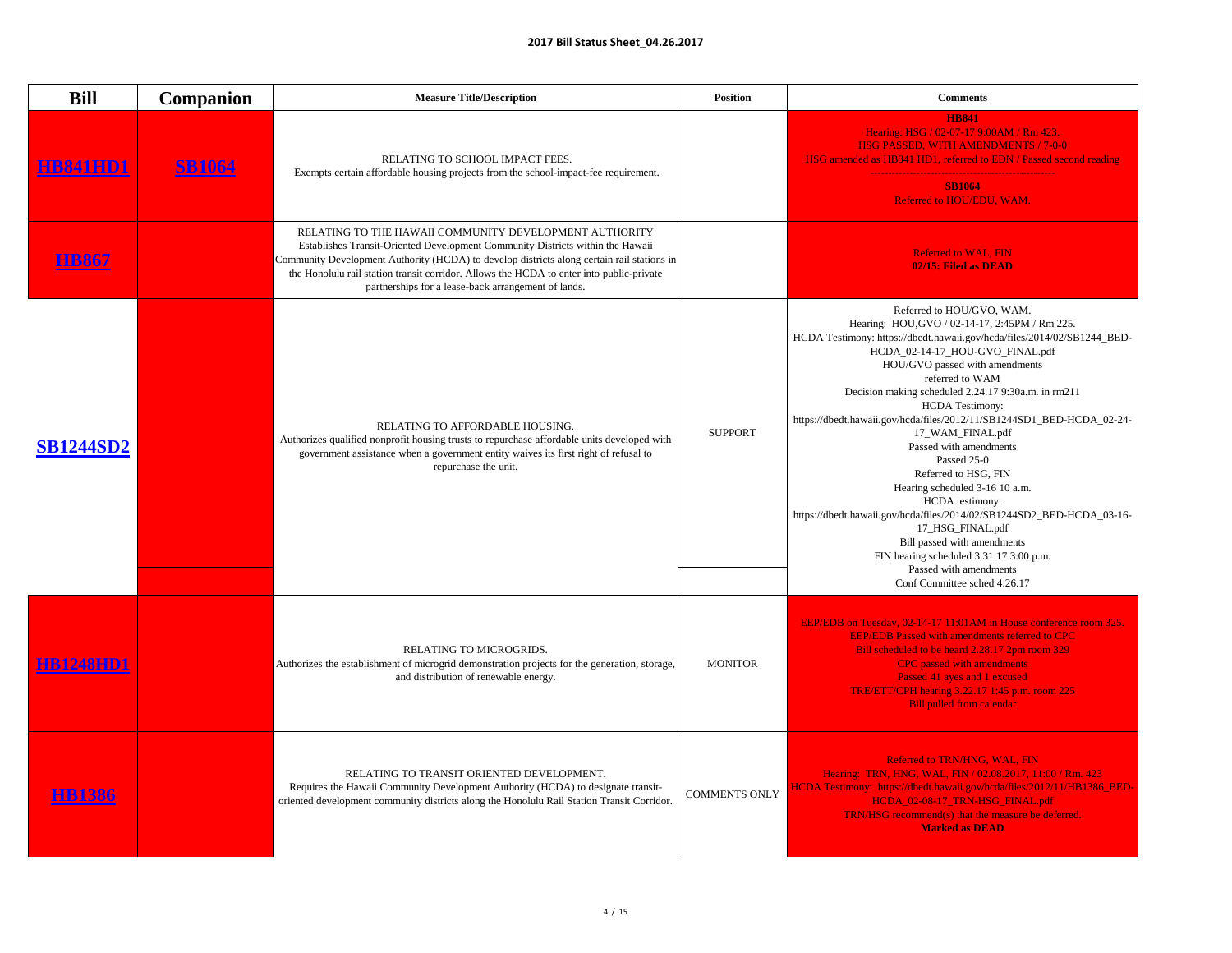| <b>Bill</b>       | <b>Companion</b> | <b>Measure Title/Description</b>                                                                                                                                                                                                                                                                                                                                                                                                                                                                                                                                    | <b>Position</b>      | <b>Comments</b>                                                                                                                                                                                                                                                                                                                                                                                                                                                                                                                                                                                                                                                                                                                                                                                                                                                                                                                                                                                                                                                                                                                                                                                                                                                                                                                                                                                                                                                            |
|-------------------|------------------|---------------------------------------------------------------------------------------------------------------------------------------------------------------------------------------------------------------------------------------------------------------------------------------------------------------------------------------------------------------------------------------------------------------------------------------------------------------------------------------------------------------------------------------------------------------------|----------------------|----------------------------------------------------------------------------------------------------------------------------------------------------------------------------------------------------------------------------------------------------------------------------------------------------------------------------------------------------------------------------------------------------------------------------------------------------------------------------------------------------------------------------------------------------------------------------------------------------------------------------------------------------------------------------------------------------------------------------------------------------------------------------------------------------------------------------------------------------------------------------------------------------------------------------------------------------------------------------------------------------------------------------------------------------------------------------------------------------------------------------------------------------------------------------------------------------------------------------------------------------------------------------------------------------------------------------------------------------------------------------------------------------------------------------------------------------------------------------|
| <b>HB1479 HD2</b> | <b>SB1292SD2</b> | RELATING TO THE HILO COMMUNITY ECONOMIC DISTRICT.<br>Establishes the Hilo community economic district located in East Hawaii and places it under<br>the jurisdiction of the Hawaii community development authority. Establishes the Hilo<br>community economic revolving fund. Requires all revenue, income, and receipts of HCDA<br>for the district to be deposited in the Hilo community economic revolving fund, and a<br>designated per cent to be transferred to the special land and development fund under the<br>department of land and natural resources. | <b>COMMENTS ONLY</b> | HB1479 Referred to EDB, TOU, WAL, FIN<br>Testimony: https://dbedt.hawaii.gov/hcda/files/2012/11/HB1479_BED-HCDA_02-03-<br>17_EDB_TOU_FINAL.pdf<br>EDB 6-0-1, TOU 7-0-1 / passed as 1479 HD 1 / Referred to WAL<br>HB1479HD1 TESTIMONY:<br>https://dbedt.hawaii.gov/hcda/files/2012/11/HB1479HD1_BED-HCDA_02-10-<br>17_WAL_FINAL.pdf<br><b>WAL Passed with Amendments</b><br>Hearing 2.22.17 HCDA Testimony:<br>https://dbedt.hawaii.gov/hcda/files/2013/01/HB1479HD2_BED-HCDA_02-22-<br>17_FIN_FINAL.pdf<br>Passed, unamended<br>Passed 49 ayes 1 excused<br>Referred to ETT/WTL, WAM<br>ETT/WTL hearing 3-20 at 2:45 p.m. Conf room 414<br>HCDA Testimony: https://dbedt.hawaii.gov/hcda/files/2014/02/HB1479SD1_BED-<br>HCDA_03-20-2017_ETT_WTL.pdf<br>Bill passed wit amendments<br>SB1292 referred to ETT/WTL, WAM<br>HCDA TESTIMONY: https://dbedt.hawaii.gov/hcda/files/2012/11/HB1479HD1_BED-<br>HCDA_02-10-17_WAL_FINAL.pdf<br>ETT/WTL passed with amendments<br>WAM passed with amendments<br>Passed 24 ayes, 1 aye with reservations<br>Referred to EDB/TOU, WAL, FIN<br>EDB/TOU hearing 3.15.17 11:00 a.m. Room 309<br>HCDA Testimony:https://dbedt.hawaii.gov/hcda/files/2012/11/SB1292SD2_BED-HCDA_03-<br>15-17_EDB-TOU_FINAL.pdf<br>Passed with amendments<br>WAL hearing 3.22.17 10 a.m. in room 325<br>Passed with amendents<br>https://dbedt.hawaii.gov/hcda/files/2013/05/SB1292SD2HD1_BED-HCDA_03-22-<br>17_WAL.pdf<br>Conf Committee scheduled 4.26.17 |
| <u> FIB1552</u>   |                  | RELATING TO THE HAWAII COMMUNITY DEVELOPMENT AUTHORITY.<br>Establishes Transit-Oriented Redevelopment Community Districts within the Hawaii<br>Community Development Authority (HCDA) to develop districts along certain rail stations in<br>the Honolulu rail station transit corridor. Allows the HCDA to enter into public-private<br>partnerships for a lease-back arrangement of lands. Provides general obligation bond<br>financing for infrastructure improvements in Transit-Oriented Redevelopment Community<br>Districts.                                | <b>COMMENTS ONLY</b> | <b>Referred to WAL, JUD, FIN /</b><br>WAL hearing 02.03.2017, 09:00 / Rm. 325<br>HCDA Testimony: https://dbedt.hawaii.gov/hcda/files/2012/11/HB1552_BED-<br>HCDA_02-03-17_WAL_FINAL.pdf<br><b>Measure deferred</b><br><b>Marked as DEAD</b>                                                                                                                                                                                                                                                                                                                                                                                                                                                                                                                                                                                                                                                                                                                                                                                                                                                                                                                                                                                                                                                                                                                                                                                                                                |
|                   |                  | <b>RELATING TO HOUSING</b><br>Authorizes the Hawaii community development authority to prepare a programmatic<br>environmental impact statement for housing development projects on all lands within the<br>Kakaako community development district. Allows the programmatic environmental impact<br>statement, once it is accepted by the office of environmental quality control, to satisfy the<br>environmental assessment and impact statement requirements for any housing development<br>project within the Kakaako community development district            |                      | <b>Referred to HOU/ETT/AEN, WAM</b><br>02/15: Filed as DEAD                                                                                                                                                                                                                                                                                                                                                                                                                                                                                                                                                                                                                                                                                                                                                                                                                                                                                                                                                                                                                                                                                                                                                                                                                                                                                                                                                                                                                |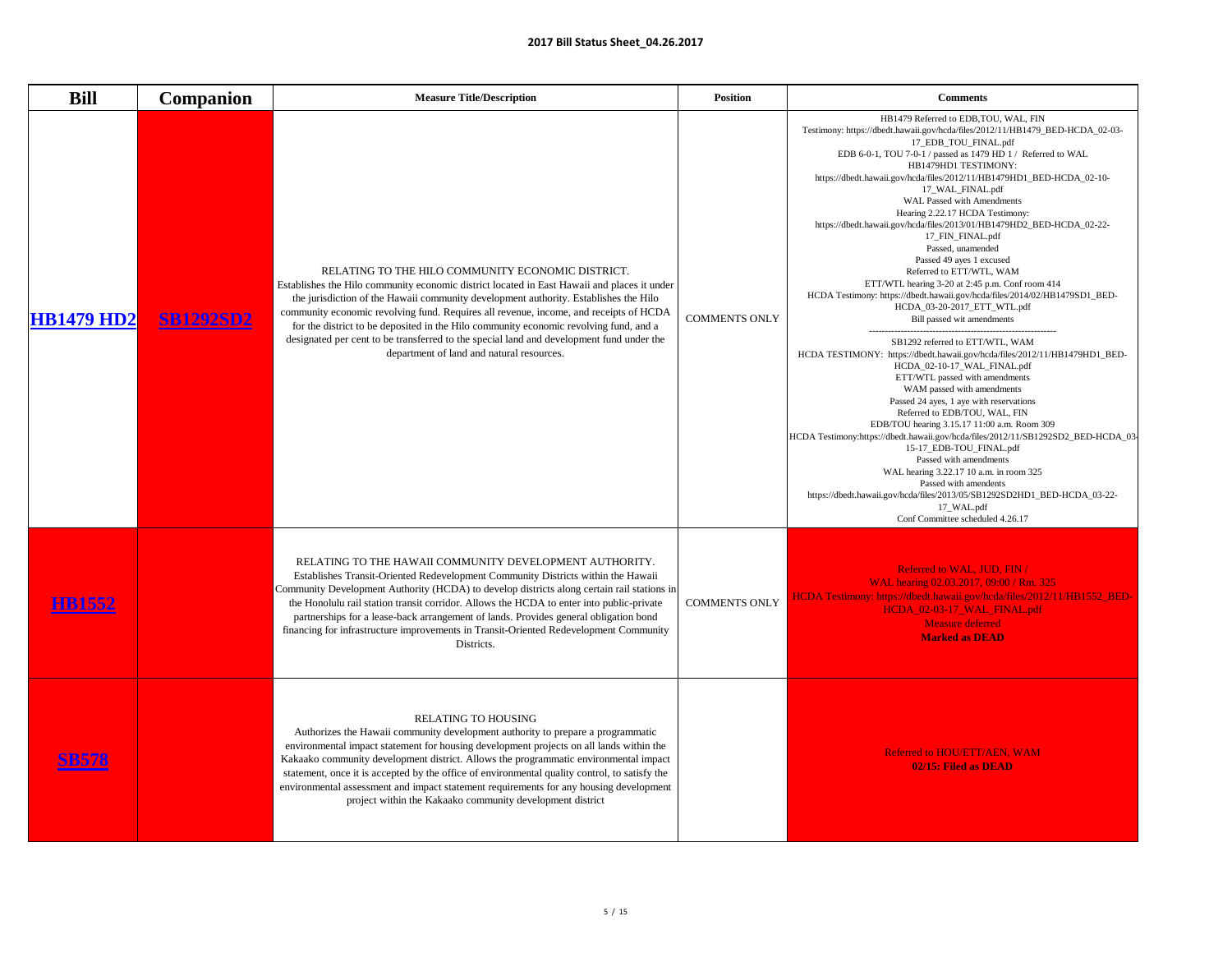| <b>Bill</b>     | <b>Companion</b> | <b>Measure Title/Description</b>                                                                                                                                                                                                                                                                                                                                                                                                                                                                                                                                                                                                        | <b>Position</b>      | <b>Comments</b>                                                                                                                                                                                                                                                                                                                                                 |
|-----------------|------------------|-----------------------------------------------------------------------------------------------------------------------------------------------------------------------------------------------------------------------------------------------------------------------------------------------------------------------------------------------------------------------------------------------------------------------------------------------------------------------------------------------------------------------------------------------------------------------------------------------------------------------------------------|----------------------|-----------------------------------------------------------------------------------------------------------------------------------------------------------------------------------------------------------------------------------------------------------------------------------------------------------------------------------------------------------------|
|                 |                  | RELATING TO TRANSIT ORIENTED DEVELOPMENT COMMUNITY<br>DEVELOPMENT DISTRICTS.<br>Establishes transit oriented development community development districts. Authorizes the<br>Hawaii community development authority to plan and develop infrastructure capacity at each<br>of the transit stations established as transit oriented development community districts.<br>Requires the authority to plan and develop infrastructure for state owned land surrounding<br>one of the following rail stations: Aloha stadium, Kalihi, Iwilei, or leeward community<br>college. Allows the authority to enter into public private partnerships. | <b>COMMENTS ONLY</b> | <b>Referred to TRE, WTL, WAM</b><br>TRE hearing 02.06.2017, 14:00 / Rm. 225<br><b>HCDA</b> testimony:<br>https://dbedt.hawaii.gov/hcda/files/2012/11/SB0586_BED-HCDA_02-06-<br>17_TRE-WTL_FINAL.pdf<br>WTL deferred the measure / TRE deferred the measure until 02-08-17 1:41PM<br>in conference room 225<br>TRE deferred the measure.<br>02/15: Filed as DEAD |
| <b>SB671SD1</b> | <b>HB658</b>     | RELATING TO LANDS CONTROLLED BY THE STATE.<br>Authorizes the department of land and natural resources and the Hawaii community<br>development authority to negotiate and execute ninety-nine year leases on the department's<br>and authority's lands located within one-half mile of the city and county of Honolulu's<br>planned rail transit stations, provided that affordable housing is included in the development  <br>plan for the lands to be leased. Sunsets on 6/30/50.                                                                                                                                                     | <b>SUPPORT</b>       | Referred to WTL/ETT/HOU, WAM<br>Hearing: WTL, ETT, HOU / 02-13-17 3:30PM / Rm 224.<br>HCDA Testimony: https://dbedt.hawaii.gov/hcda/files/2014/02/SB0671_BED-<br>HCDA_02-13-17_WTL-ETT-HOU_FINAL.docx<br><b>WTL/ETT/HOU Passed with amendments</b><br><b>HB 658 Referred to HSG/TRN. FIN</b><br>$2/16$ :DEAD                                                    |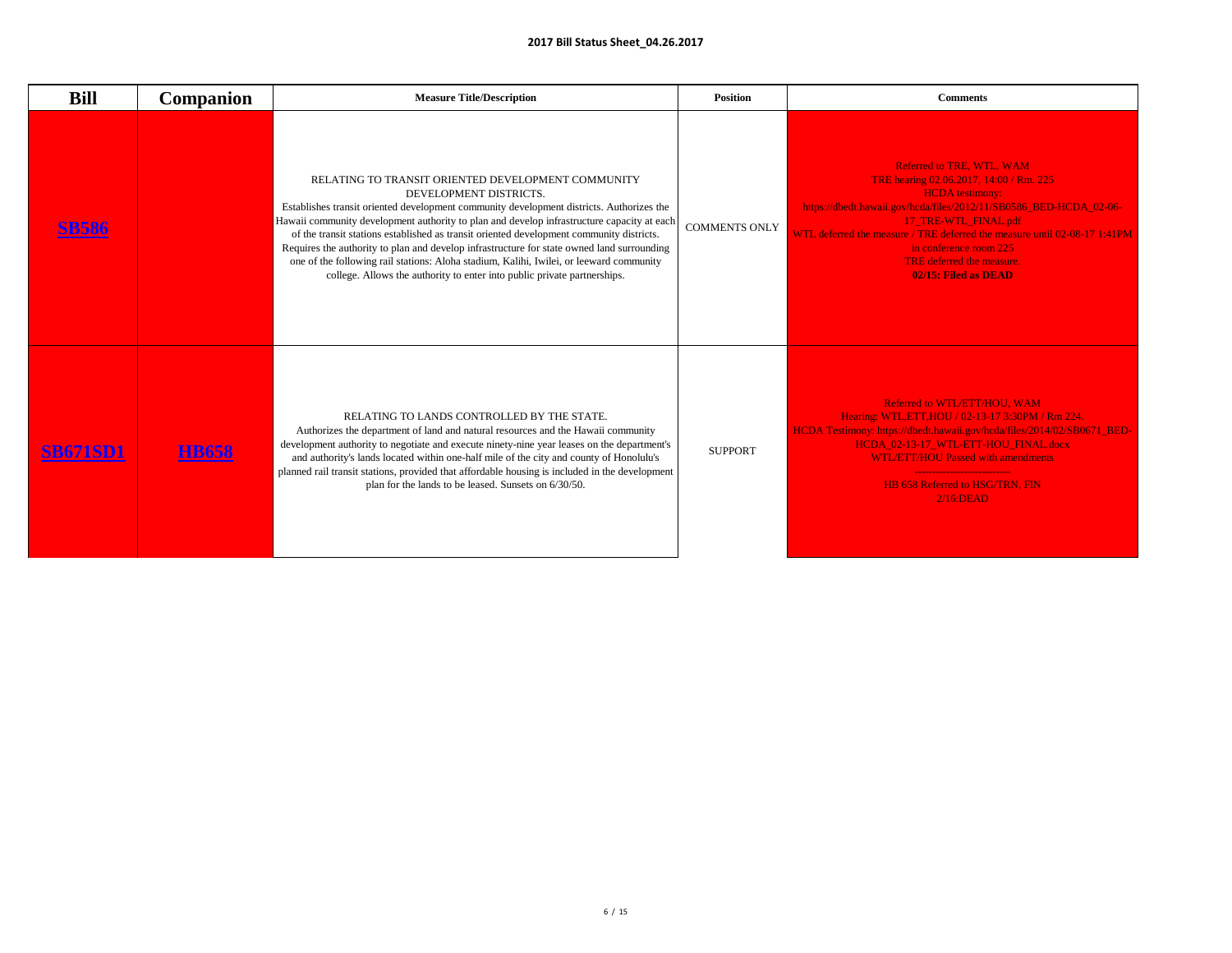| <b>Bill</b>      | <b>Companion</b> | <b>Measure Title/Description</b>                                                                                                                                                                                                                                                                                                                                                                | <b>Position</b>                             | <b>Comments</b>                                                                                                                                                                                                                                                                                                                                                                                                                                                                                                                                                                                                                                                                                                                                                                                                                                                                                                                                                                                                                                                                                                                                                                                                                                                                                                                                                  |
|------------------|------------------|-------------------------------------------------------------------------------------------------------------------------------------------------------------------------------------------------------------------------------------------------------------------------------------------------------------------------------------------------------------------------------------------------|---------------------------------------------|------------------------------------------------------------------------------------------------------------------------------------------------------------------------------------------------------------------------------------------------------------------------------------------------------------------------------------------------------------------------------------------------------------------------------------------------------------------------------------------------------------------------------------------------------------------------------------------------------------------------------------------------------------------------------------------------------------------------------------------------------------------------------------------------------------------------------------------------------------------------------------------------------------------------------------------------------------------------------------------------------------------------------------------------------------------------------------------------------------------------------------------------------------------------------------------------------------------------------------------------------------------------------------------------------------------------------------------------------------------|
| <b>SB1105HD1</b> | <b>HB1179HD1</b> | RELATING TO HOUSING.<br>Expands the types of rental housing projects that can be exempted from general excise<br>taxes. Allows the terms of collective bargaining agreements and associated provisions to be<br>deemed the prevailing wages and terms serving as the basis of compliance with chapter 104,<br>Hawaii Revised Statutes, for the construction of certain rental housing projects. | <b>COMMENTS ONLY</b><br>------------------- | <b>SB1105</b><br>Re-Referred to HOU, JDL/WAM.<br>SB1105 Hearing: HOU / 02-14-17 3:00PM / Rm 225.<br>Testimony: https://dbedt.hawaii.gov/hcda/files/2014/02/SB1105_BED-<br>HCDA_02-14-17_HOU_FINAL.pdf<br>HOU passed with amendments, referred to JDL/WAM<br>Decisionmaking 2.28.17 9:50 a.m. room 211<br>JDL/WAM passed with amendments<br>Passed 24 Ayes, 1 aye with reservations<br>Referred to HSG, LAB, FIN<br>HSG Hearing 3.14.17 HCDA Testimony:<br>https://dbedt.hawaii.gov/hcda/files/2012/11/SB1292SD2_BED-HCDA_03-15-<br>17_EDB-TOU_FINAL.pdf<br>Passed with amendments<br>LAB hearing 3.21.17 10 a.m.<br><b>HCDA Testimony:</b><br>https://dbedt.hawaii.gov/hcda/files/2014/02/SB1105SD2HD1_BED-HCDA_03-<br>21-17_LAB_FINAL.pdf<br>Passed with amendments<br><b>HB1179</b><br>Hearing: HSG / 02-07-17 9:00AM / Rm 423.<br>HSG Passed Second Reading HB1179 HD1 and referred to LAB<br>LAB hearing 02-16-17 10:00AM Rm 309.<br>02/15: HD1 testimony submitted to LAB<br>LAB passed unamended, referred to FIN<br>Hearing scheduled 2.28.17 3 p.m. room 308<br>FIN passed with amendments<br>Passed with one excused<br>Referred to HOU/JDL, WAM<br>HOU hearing 3.21.17 2:45 p.m.<br><b>HCDA Testimony:</b><br>https://dbedt.hawaii.gov/hcda/files/2014/02/HB1179HD2_BED-HCDA_03-21-<br>17_HOU.pdf<br>Decision making 3.30.17<br>Passed with amendments |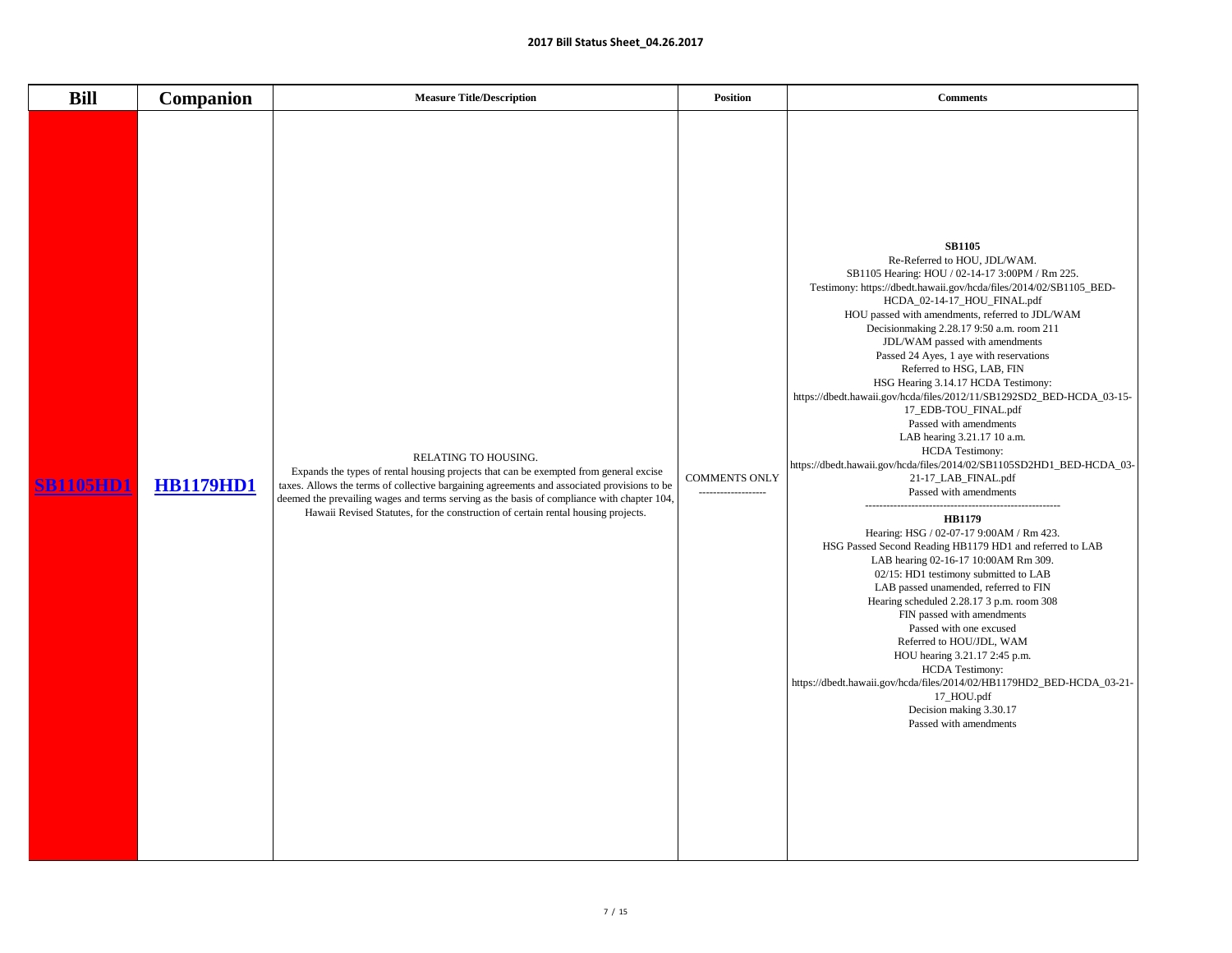| i<br>l | i<br>l |  |  |
|--------|--------|--|--|
|        |        |  |  |

| <b>Bill</b>      | <b>Companion</b> | <b>Measure Title/Description</b>                                                                                                                                                                                                                                                                                                                                                                                                                                                                                                                                                         | <b>Position</b>      | <b>Comments</b>                                                                                                                                                                                                                                                                                                                                                                                                                                                                                                                                                                                                                                                                                                                      |
|------------------|------------------|------------------------------------------------------------------------------------------------------------------------------------------------------------------------------------------------------------------------------------------------------------------------------------------------------------------------------------------------------------------------------------------------------------------------------------------------------------------------------------------------------------------------------------------------------------------------------------------|----------------------|--------------------------------------------------------------------------------------------------------------------------------------------------------------------------------------------------------------------------------------------------------------------------------------------------------------------------------------------------------------------------------------------------------------------------------------------------------------------------------------------------------------------------------------------------------------------------------------------------------------------------------------------------------------------------------------------------------------------------------------|
| <b>SB1148HD1</b> | <b>HB999</b>     | RELATING TO COMMUNITY DEVELOPMENT.<br>Appropriates moneys for the executive director of the Hawaii community development<br>authority to conduct a feasibility study regarding: (1) The Hawaii community development<br>authority assuming the role of planning, developing, and redeveloping all state-owned lands<br>within one mile of the Honolulu rail transit system; (2) Creating a new community<br>development district along the Honolulu rail corridor; and (3) Returning jurisdiction over the<br>Kakaako community development district to the city and county of Honolulu. | <b>COMMENTS ONLY</b> | Referred to WTL/PSM/HOU, WAM<br>Hearing: WTL, PSM, HOU/ 02-13-17 3:15PM / Rm 224.<br>Testimony: https://dbedt.hawaii.gov/hcda/files/2014/02/SB1148_BED-<br>HCDA_02-13-17_WAL-PSM-HOU_FINAL.pdf<br>WTL/PSM/HOU Passed with amendments and referred tp WAM<br>Decision-making 2.27.17 9:45 a.m. room 211<br><b>HCDA</b> testimony:<br>https://dbedt.hawaii.gov/hcda/files/2013/01/SB1148SD1_BED-HCDA_02-24<br>17_WAM_FINAL.pdf<br><b>Passed 25-0</b><br>Referred to HSG/TRN, WAL, FIN<br>HSG/TRN Hrng 3.14.17 passed with amendments<br> HCDA Testimony: SB1148SD2_BED-HCDA_03-14-17_HSG-TRN_FINAL <br>WAL hearing 3.22.17 10 a.m. in 325<br><b>Conf Committee sched 4.26.17</b><br>HB999 Referred to HSG/TRN, WAL, FIN<br>02/16: Dead |
| <b>SB1146SD2</b> | <b>HB1001</b>    | RELATING TO SCHOOL IMPACT FEES.<br>Exempts housing developments reserved for persons or families with incomes up to 80% of<br>the area median income located in a county having a population greater than 500,000 from<br>school impact fee requirements. Effective 7/1/2050. (SD2)                                                                                                                                                                                                                                                                                                      | <b>Comments Only</b> | HOU/EDU amdnded on 2.15.17 and referred to WAM.<br>WAM passed amended<br>Senate Passed 25-0<br>Referred to HSG, EDN, FIN<br>HSG hearing 3.14.17. HCDA Testimony:<br>https://dbedt.hawaii.gov/hcda/files/2012/11/SB1146SD2_BED-HCDA_3-14-<br>2017_HSG_FINAL.pdf<br>Passed with amendments<br>EDN hearing 3.22.17 2 p.m.<br><b>HCDA Testimony:</b><br>https://dbedt.hawaii.gov/hcda/files/2013/05/SB1146SD2HD1_BED-HCDA_3-<br>22-2017_EDN.pdf<br>Passed with amendments<br>Conf committee sched 4.26.17                                                                                                                                                                                                                                |
|                  |                  | <b>Public Lands</b>                                                                                                                                                                                                                                                                                                                                                                                                                                                                                                                                                                      |                      |                                                                                                                                                                                                                                                                                                                                                                                                                                                                                                                                                                                                                                                                                                                                      |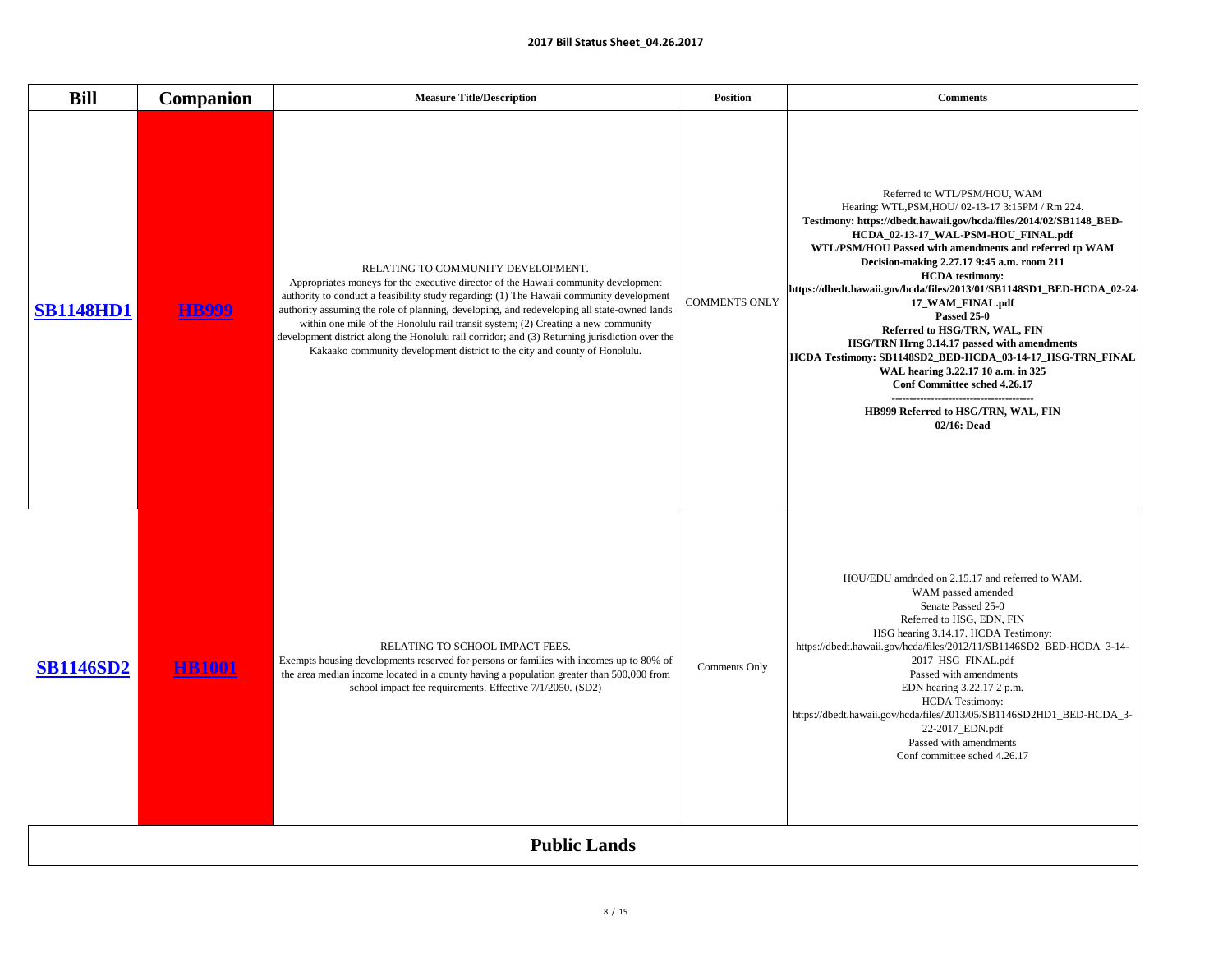| <b>Bill</b>     | <b>Companion</b> | <b>Measure Title/Description</b>                                                                                                                                                                                                                                                                                                                                                                                                                                                                                                                                                              | <b>Position</b>               | <b>Comments</b>                                                                                                                                                                                                                                                                                                                                                                                                                      |
|-----------------|------------------|-----------------------------------------------------------------------------------------------------------------------------------------------------------------------------------------------------------------------------------------------------------------------------------------------------------------------------------------------------------------------------------------------------------------------------------------------------------------------------------------------------------------------------------------------------------------------------------------------|-------------------------------|--------------------------------------------------------------------------------------------------------------------------------------------------------------------------------------------------------------------------------------------------------------------------------------------------------------------------------------------------------------------------------------------------------------------------------------|
| <b>HB115HD1</b> |                  | <b>RELATING TO HIGHWAYS</b><br>Directs the head of each state department or agency to convey title of all disputed highways<br>situated within a county with a population of 500,000 or more to the respective county.<br>Requires each county with a population of 500,000 or more to take ownership and<br>jurisdiction over all roads over which there is a dispute over ownership between the State or<br>any of its political subdivisions and a private party.                                                                                                                          | <b>MONITOR</b>                | Referred to TRN, FIN<br>Hearing: TRN / 02-15-17 9:00AM / Rm 423.<br>TRN passed with amendments and referred to FIN<br>FIN passed unamended<br>Passed with one excused<br>Referred to TRE/PSM, WAM<br>TRE/PSM hearing 3.16.17 1:30 room 229<br><b>HCDA Testimony:</b><br>https://dbedt.hawaii.gov/hcda/files/2014/02/HB0115HD1_BED-HCDA_03-16-<br>17_TRE-PSM_FINAL.pdf<br>Bill passed with amendments<br>Conf committee sched 4.26.17 |
|                 |                  | RELATING TO THE RIGHT OF FIRST REFUSAL FOR THE DISPOSITION OF<br><b>REMNANTS.</b><br>Provides the office of Hawaiian affairs with the right of first refusal for any disposition of<br>public lands classified as remnants.                                                                                                                                                                                                                                                                                                                                                                   | <b>MONITOR</b>                | Hearing: OMH, 1/31/2017 10 a.m. Passed unamended<br>Referred to OMH, WAL, FIN<br>2017-02-03: Passed Second Reading and referred to the committee(s) on WAL                                                                                                                                                                                                                                                                           |
| <b>HB1275</b>   |                  | <b>RELATING TO PRIVATE ROADS.</b><br>Requires counties to create special improvement districts in subdivisions with privately<br>owned roads that do not have existing procedures to maintain the private roads. Prohibits the<br>approval of new subdivisions of 10 or more residential lots unless a county can certify there<br>are mechanisms or procedures in place to ensure the private roads are maintained<br>adequately. Makes the county responsible for the subdivision's road maintenance if a county<br>fails to follow certification requirements when approving subdivisions. |                               | <b>Referred to TRN/WAL, JUD, FIN</b><br><b>Marked as DEAD</b>                                                                                                                                                                                                                                                                                                                                                                        |
| <b>HB1411</b>   | <b>SB1232</b>    | RELATING TO PUBLIC LANDS.<br>Declares the intent of the legislature that a contested case hearing shall not be required for<br>land leases, lease extensions, consents to subleases, or any other dispositions of public land.                                                                                                                                                                                                                                                                                                                                                                | <b>MONITOR</b><br>----------- | <b>HB1411 Referred to WAL, JUD</b><br>HB1411, Hearing: WAL / Friday, 02-10-17 9:00AM / Rm 325.<br>Measure deleted from Hearing: WAL / Friday, 02-10-17 9:00AM / Rm<br>325.<br><b>SB1232 Referred to JDL/WTL, WAM</b>                                                                                                                                                                                                                 |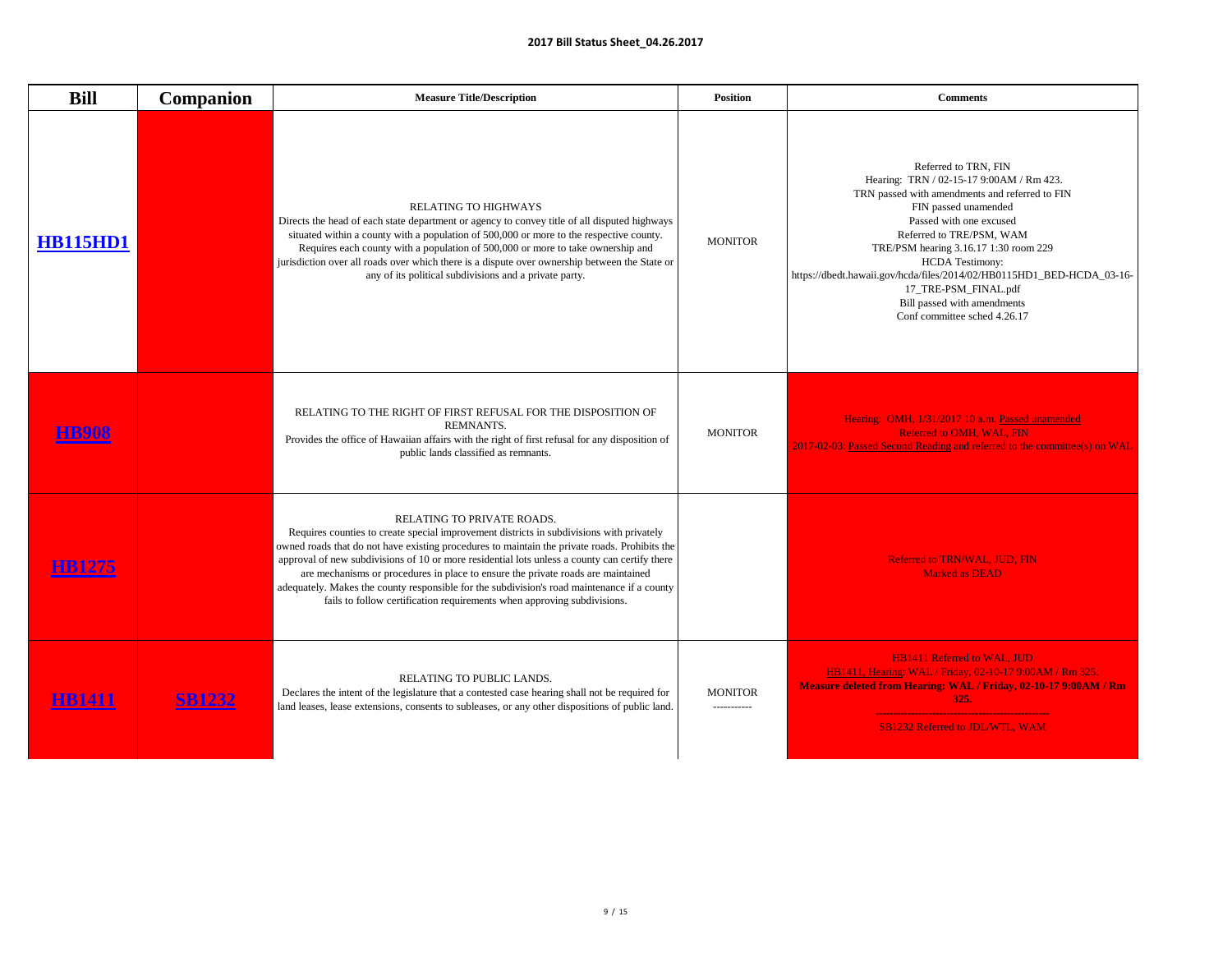| <b>Bill</b>      | <b>Companion</b> | <b>Measure Title/Description</b>                                                                                                                                                                                                                                                                                                                                                                                                                                                     | <b>Position</b>                                               | <b>Comments</b>                                                                                                                                                                                                                                                                                                                                                                                                                                                                                         |
|------------------|------------------|--------------------------------------------------------------------------------------------------------------------------------------------------------------------------------------------------------------------------------------------------------------------------------------------------------------------------------------------------------------------------------------------------------------------------------------------------------------------------------------|---------------------------------------------------------------|---------------------------------------------------------------------------------------------------------------------------------------------------------------------------------------------------------------------------------------------------------------------------------------------------------------------------------------------------------------------------------------------------------------------------------------------------------------------------------------------------------|
| <b>SB1183SD2</b> | <b>HB1442</b>    | RELATING TO TAXATION.<br>Authorizes counties that have established a surcharge on state tax prior to 7/1/2015 to<br>extend the surcharge in perpetuity. Authorizes counties that have not established a surcharge<br>by 7/1/2017 to establish a surcharge on state tax. Provides that the State shall retain an<br>unspecified portion of surcharge proceeds for DOT. Requires a county's share of the county<br>surcharge on state tax to be paid to the county on a monthly basis. | <b>COMMENTS ONLY</b><br>-------------------<br><b>MONITOR</b> | TRE/PSM hearing on 02-15-17 1:15PM Rm 225.<br>02/15: revised testimony re-submitted to TRE/PSM<br>TRE/PSM passed with amendments referred to WAM<br>Public hearing scheduled 2.27.17 1:30 p.m. room211<br>Passed with 24 ayes, 1 aye with reservation<br>Referred to TRN, FIN<br>TRN hearing 3.22.17 9:30 a.m. room 423<br>Passed with amendments<br>FIN passed with amendments<br>Conf committee sched 4.26.17<br>------------------------------<br>TRN hearing 02-15-17 9:00AM Rm 423.<br>02/16: Dead |
|                  | <b>HB1469HD1</b> | RELATING TO PUBLIC LANDS.<br>Establishes procedures for designating public land redevelopment districts, planning<br>committees, district redevelopment plans, and designated redevelopment district revolving<br>funds. Establishes powers and duties of planning committees. Modifies public land lease<br>restrictions. Appropriates funds.                                                                                                                                       | <b>MONITOR</b>                                                | Passed Second Reading as amended in HD 1, referred to FIN<br>Fin hearing 2.23.17, Passed unamended<br>Passed 1 with reservations, 1 excused<br>Referred to GVO, JDL<br>GVO hearing 3.16.17 2:50 p.m. room 224<br>Passed with amendments<br>Wam decision making 3.31.17 9:30 a.m.<br>Conf committee scheduled 4.26.17                                                                                                                                                                                    |
| <b>HCR23</b>     | <b>SCR29</b>     | APPROVING THE CONVEYANCE OF CERTAIN HAWAII COMMUNITY<br>DEVELOPMENT AUTHORITY LANDS TO THE CITY AND COUNTY OF<br>HONOLULU.                                                                                                                                                                                                                                                                                                                                                           | <b>SUPPORT</b>                                                | HCR23 Referred to WAL, FIN, referral sheet 14<br>SCR 29 referred to PSM/ETT, WAM                                                                                                                                                                                                                                                                                                                                                                                                                        |
| HCR25            |                  | STRONGLY URGING THE HAWAII COMMUNITY DEVELOPMENT AUTHORITY<br>TO KEEP, IN PERPETUITY, THE EHIME MARU MEMORIAL AT ITS PRESENT<br>LOCATION AT KAKAAKO WATERFRONT PARK AND REQUESTING THE HAWAII<br>COMMUNITY DEVELOPMENT AUTHORITY NOT TO PERMIT ANY ALCOHOL-<br>DISPENSING VENUE TO BE LOCATED ON THE MOUND ON WHICH THE EHIME<br>MARU MEMORIAL IS LOCATED.                                                                                                                           |                                                               | Referred to VMI, WAL, referral sheet 14<br>VMI hearing 3.16.17 9:30 a.m. in 429<br>Passed with amendments<br>HCDA Testimony: https://dbedt.hawaii.gov/hcda/files/2014/02/HCR0025_BED-<br>HCDA_03-16-17_VMI_FINAL.pdf<br>Passed with amendments<br>Resolution adopted in final form                                                                                                                                                                                                                      |
|                  |                  | <b>Public Meetings/Information</b>                                                                                                                                                                                                                                                                                                                                                                                                                                                   |                                                               |                                                                                                                                                                                                                                                                                                                                                                                                                                                                                                         |
| <u>HB 139</u>    |                  | <b>RELATING TO GOVERNMENT</b><br>Requires that the Senate President and House Speaker be notified in writing upon the receipt<br>of any federal aid money for expenditure by the State.                                                                                                                                                                                                                                                                                              |                                                               | <b>Referred to FIN</b>                                                                                                                                                                                                                                                                                                                                                                                                                                                                                  |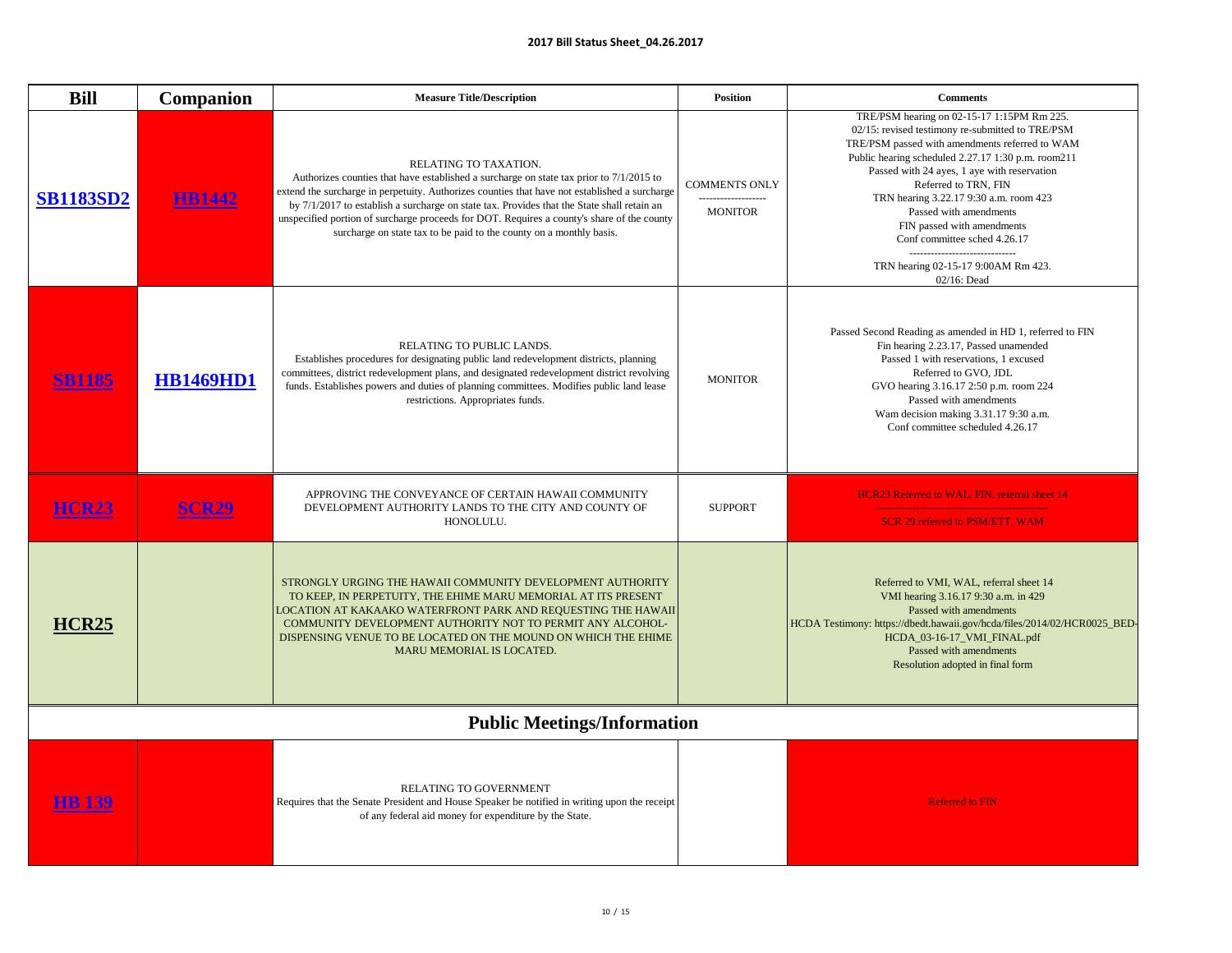| I<br>֡֡֡֡֡֡<br>I<br>i<br>l |  |  |
|----------------------------|--|--|
|                            |  |  |

| <b>Bill</b>      | <b>Companion</b>  | <b>Measure Title/Description</b>                                                                                                                                                                                                                                                                                                                                                                                                                                                                                                                                                                                                                                                                                                                                              | <b>Position</b>                | <b>Comments</b>                                                                                                                                                                                                                                                                                                                                                                                                                                    |
|------------------|-------------------|-------------------------------------------------------------------------------------------------------------------------------------------------------------------------------------------------------------------------------------------------------------------------------------------------------------------------------------------------------------------------------------------------------------------------------------------------------------------------------------------------------------------------------------------------------------------------------------------------------------------------------------------------------------------------------------------------------------------------------------------------------------------------------|--------------------------------|----------------------------------------------------------------------------------------------------------------------------------------------------------------------------------------------------------------------------------------------------------------------------------------------------------------------------------------------------------------------------------------------------------------------------------------------------|
| <b>HB165HD1</b>  |                   | <b>RELATING TO PUBLIC MEETINGS</b><br>Requires, among other things, electronic posting of meeting notices, emergency meeting<br>agendas, cancellation notices, and meeting minutes.                                                                                                                                                                                                                                                                                                                                                                                                                                                                                                                                                                                           |                                | Referred to JUD<br>Hearing 2.24.17 passed with amendments<br>Passed with one excusedferred to GVO, JDL/WAM<br>GVO hearing scheduled 3.16.17 2:50 p.m.<br><b>HCDA</b> Testimony:<br>https://dbedt.hawaii.gov/hcda/files/2014/02/HB0165HD1_BED-HCDA_03-16-<br>17_GVO_FINAL.pdf<br>Bill passed with amendments<br>Decision making 3.30.17<br>No conference yet scheduled                                                                              |
|                  | <b>SB 448</b>     | RELATING TO PUBLIC AGENCY MEETINGS<br>Allows board members to transmit government records to other board members under<br>specified conditions                                                                                                                                                                                                                                                                                                                                                                                                                                                                                                                                                                                                                                | <b>MONITOR</b><br>------------ | HB 308 Referred to JUD<br>HB308 Hearing: JUD / Tuesday, 02-07-17 2:00PM in House conference room<br>325 / NO HCDA TESTIMONY<br>JUD has PASSED, WITH AMENDMENTS<br>Passed with one excused<br>Referred to GVO, JDL<br>GVO hearing 3.16.17 2:50 in room 224<br>passed with amendments<br>SB 448 referred to JDL                                                                                                                                      |
|                  | <b>SB478SD1</b>   | <b>RELATING TO GOVERNMENT RECORDS</b><br>Allows a member of a board to provide other members of the board any government record<br>for which disclosure is required by section 92F-12, HRS, provided that no commitment<br>relating to a vote on the matter is made or sought and no additional discussion other than a<br>statement describing the record and the issue related to the government record is included in<br>the transmittal.                                                                                                                                                                                                                                                                                                                                  |                                | HB325 referred to JUD<br>Dead<br>---------------------<br>SB478 referred to JDL<br>Passed with amendments<br>Passed 25-0<br>Referred to JUD<br>Hearing 3.15.17 2:00 p.m. room 325<br>Passed with amendments<br>Conf committee sched 4.25.17                                                                                                                                                                                                        |
| <b>HB379 HD1</b> | <b>SB1170 SD2</b> | RELATING TO GOVERNMENT ACCOUNTABILITY.<br>Requires any report of a study or an audit enacted with a legislative appropriation and<br>conducted by an executive department or agency, including the Hawaii health systems<br>corporation, and by the legislative reference bureau, auditor, judiciary, or Office of Hawaiian<br>Affairs, to submit the report to the clerk of each house, senate president, speaker of the<br>house, chairs of the appropriate subject matter committee of each house, and the legislative<br>reference bureau library. Requires a public hearing or informational briefing within one year<br>of receipt of report, except if waived by the senate president or speaker of the house of<br>representatives. Excludes certain routine reports. | <b>MONITOR</b>                 | HB 379 referred to LMG, JUD / Hearing: 02.08.2017, 14:00 / Rm. 423<br>LMG PASSED as HB379 HD1, referred to JUD<br>SB 1170 referred to GVO, WAM / GVO Hearing: 02-09-17, 15:05 / Rm. 224<br><b>GVO PASSED, WITH AMENDMENTS 4-0-1</b><br>$02/15$ : SD1 issued<br>WAM held decision making 2.24.17<br>passed with amendments<br>Passed 25-0<br><b>Referred to GVO, JDL</b><br>GVO hearing 3.16.17 2:50 p.m. room 224<br><b>Passed with amendments</b> |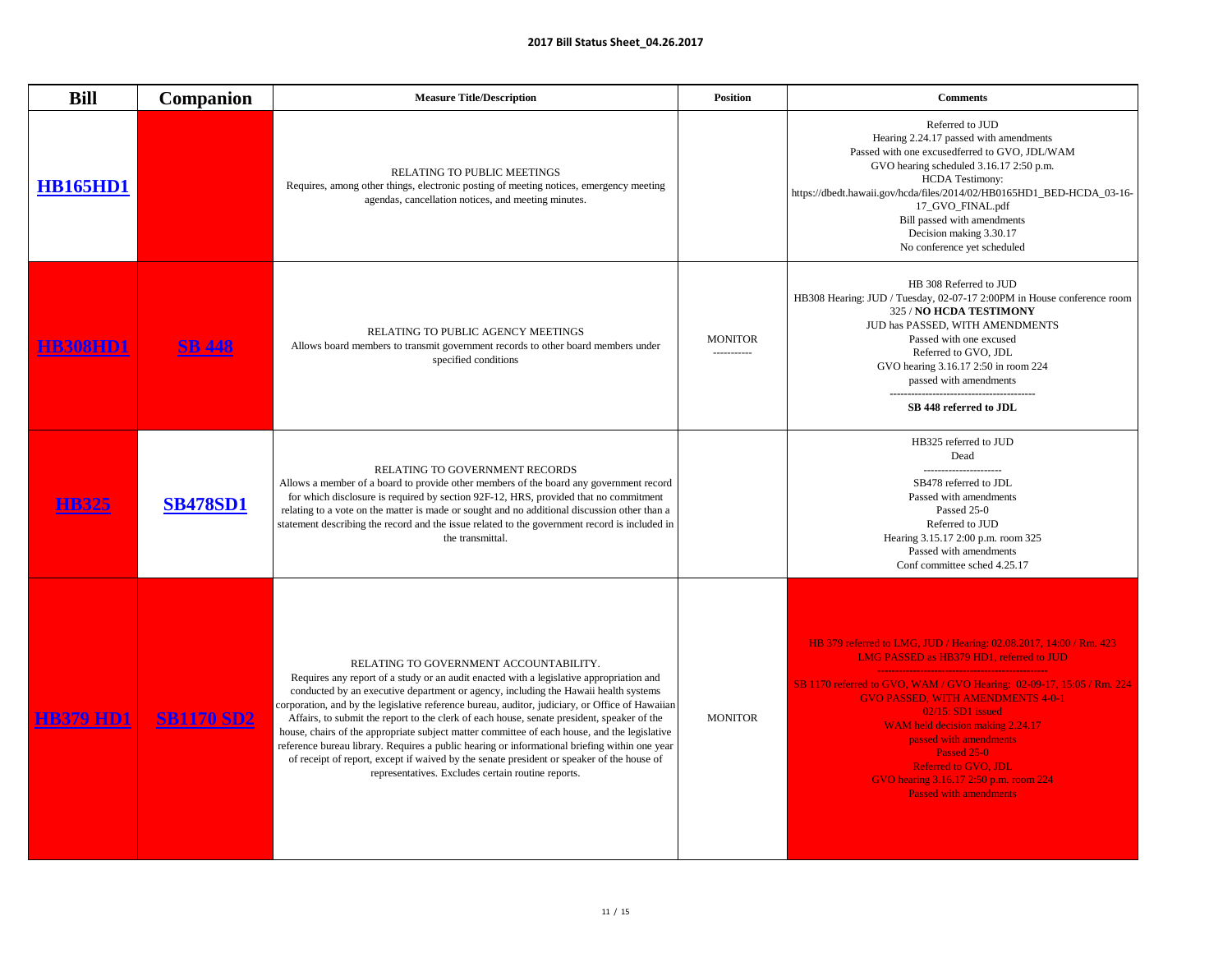| <b>Bill</b>                   | <b>Companion</b> | <b>Measure Title/Description</b>                                                                                                                                                                                                                                                                                                                                                                                                                        | <b>Position</b>      | <b>Comments</b>                                                                                                                                                                                                                                                                                                                                                                                                                                                                                   |
|-------------------------------|------------------|---------------------------------------------------------------------------------------------------------------------------------------------------------------------------------------------------------------------------------------------------------------------------------------------------------------------------------------------------------------------------------------------------------------------------------------------------------|----------------------|---------------------------------------------------------------------------------------------------------------------------------------------------------------------------------------------------------------------------------------------------------------------------------------------------------------------------------------------------------------------------------------------------------------------------------------------------------------------------------------------------|
| B952                          |                  | <b>RELATING TO PUBLIC MEETINGS</b><br>Allows two or more members of a board, including a quorum of the board, to discuss<br>selection of board officers in private without limitation or subsequent reporting.                                                                                                                                                                                                                                          |                      | <b>Referred to JUD</b>                                                                                                                                                                                                                                                                                                                                                                                                                                                                            |
|                               | <b>SB244</b>     | RELATING TO OPEN GOVERNMENT.<br>Allows the electronic mailing and posting of meeting notices; requires the posting of the<br>meeting notice and minutes on the state or appropriate county websites; and increases public<br>access to information before a public hearing by a board. Effective January 1, 2018.                                                                                                                                       | <b>COMMENTS ONLY</b> | <b>Referred to CPC, JUD</b><br>Scheduled for hearing by CPB 2-7-17, 2 p.m. Room 329<br><b>HCDA</b> testimony:<br>https://dbedt.hawaii.gov/hcda/files/2012/11/HB0991_BED-HCDA_02-07-<br>17_CPC_FINAL.pdf<br><b>CPC PASSED, WITH AMENDMENTS.</b><br><b>Referred to GVO, JDL</b><br>Hearing: GVO / 02-09-17, 15:05 / Rm 224.<br><b>HCDA TESTIMONY:</b><br>https://dbedt.hawaii.gov/hcda/files/2012/11/SB0244_BED-HCDA_02-09-<br>17_GVO_FINAL.pdf<br><b>GVO</b> deferred the measure<br>$2/16$ : Dead |
| <b>HB1518</b><br><b>HD1</b>   |                  | RELATING TO PUBLIC RECORDS.<br>Provides that upon request from a public agency, OIP may under certain conditions declare a<br>person a vexatious records requester and restrict the person's rights under the Uniform<br>Information Practices Act. Establishes processes to appeal the declaration of a person as a<br>vexatious records requester. Repeals on June 30, 2020. (HB1518 HD1)                                                             | <b>MONITOR</b>       | Passed Second Reading as amended in HD 1, referred to FIN<br>Fin hearing 2.23.17, Passed unamended<br>Passed 1 with reservations, 1 excused<br>Referred to GVO, JDL<br>GVO hearing 3.16.17 2:50 p.m. room 224<br>Passed with amendments<br>No conf committee yet scheduled                                                                                                                                                                                                                        |
| <b>SB312 SD2</b>              |                  | RELATING TO OPEN GOVERNMENT.<br>Allows the electronic mailing of meeting notices; requires the posting of the notice on the<br>State's or appropriate county's electronic calendar; and clarifies potential posting disputes.<br>Adds emergency meetings to the public meeting notice requirements. Requires boards to<br>make board packets available for public inspection and provide notice, upon request, of the<br>availability of board packets. | <b>COMMENTS ONLY</b> | <b>Referred to GVO, JDL</b><br>Hearing: GVO / 02-09-17, 15:05 / Rm 224.<br><b>HCDA TESTIMONY:</b><br>https://dbedt.hawaii.gov/hcda/files/2012/11/SB0312_BED-HCDA_02-09-<br>17_GVO_FINAL.pdf<br><b>GVO PASSED, WITH AMENDMENTS 4-0-1</b><br>$02/15$ : SD1 issued<br>Decision making 3.1.17 9:15 a.m.<br><b>JDL</b> passed with amendments<br><b>Passed 25-0</b><br><b>Referred to JUD</b>                                                                                                          |
| <b>CDZ10 CD1</b><br>DOZO DIJZ |                  | RELATING TO BOARDS AND COMMISSIONS<br>Requires department heads to inform the governor of any vacancy in any board or<br>commission. Requires the governor to maintain a listing of all boards and commissions.<br>Appropriation.                                                                                                                                                                                                                       | <b>MONITOR</b>       | <b>Referred to GVO, WAM</b><br>Hearing: GVO / 02-09-17, 15:05 / Rm 224.<br><b>NO HCDA TESTIMONY</b><br><b>GVO PASSED, WITH AMENDMENTS 4-0-1</b><br><b>02/15: SD1 issued</b><br><b>WAM decision making 2.23.17 passed with amendments</b><br><b>Passed 25-0</b><br><b>Referred to FIN</b>                                                                                                                                                                                                          |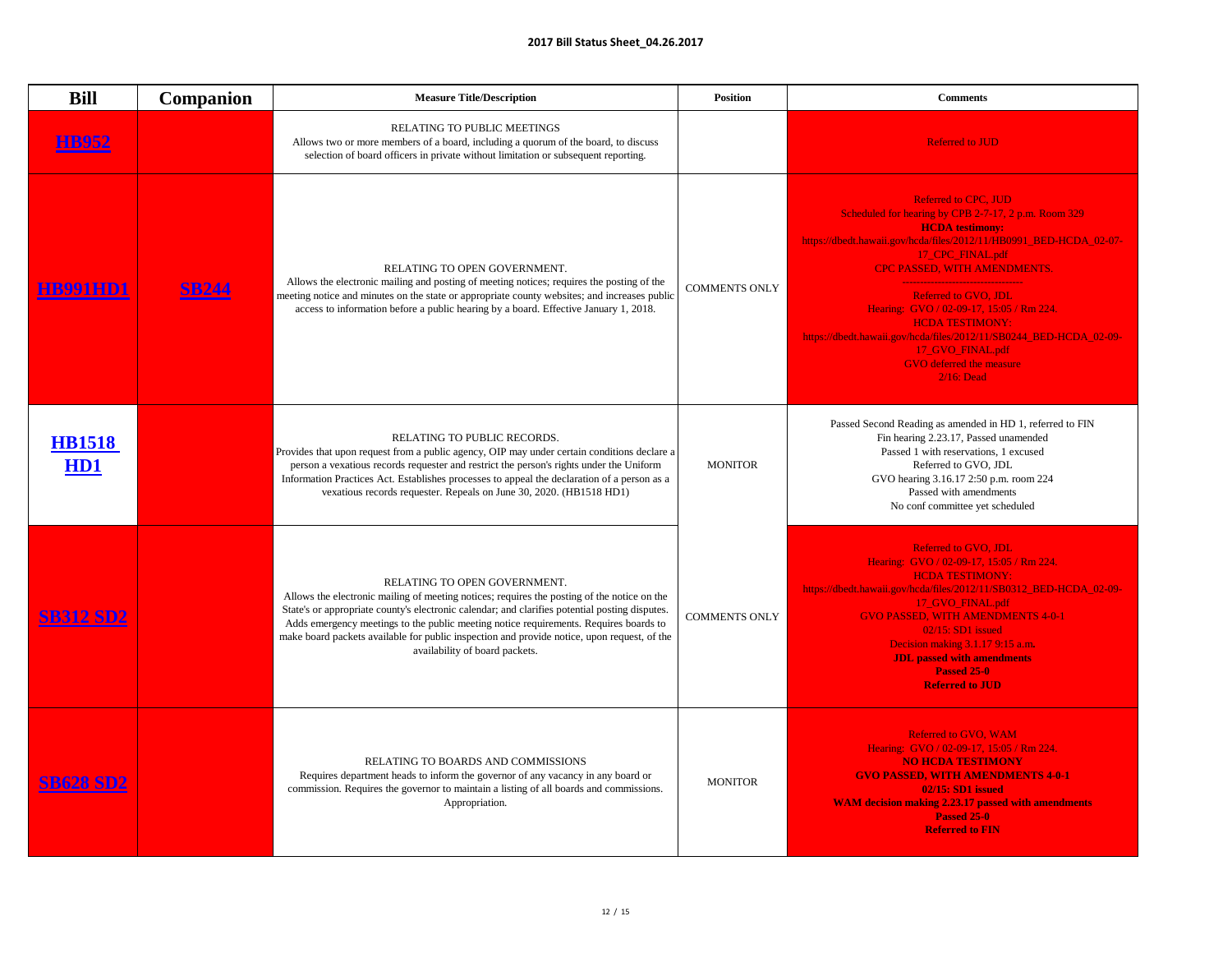| <b>Bill</b>       | <b>Companion</b>  | <b>Measure Title/Description</b>                                                                                                                                                                                                                                                                                                                                                           | <b>Position</b> | <b>Comments</b>                                                                                                                                                                                                                                                                                                                                                                                                                                                                                                                                                                                                                                                                                                                                                                                                                                             |
|-------------------|-------------------|--------------------------------------------------------------------------------------------------------------------------------------------------------------------------------------------------------------------------------------------------------------------------------------------------------------------------------------------------------------------------------------------|-----------------|-------------------------------------------------------------------------------------------------------------------------------------------------------------------------------------------------------------------------------------------------------------------------------------------------------------------------------------------------------------------------------------------------------------------------------------------------------------------------------------------------------------------------------------------------------------------------------------------------------------------------------------------------------------------------------------------------------------------------------------------------------------------------------------------------------------------------------------------------------------|
|                   |                   | RELATING TO PUBLIC AGENCY MEETINGS.<br>Allows two or more members, without limitation on the number of members, of a board to<br>discuss the selection of the board's officers in private without limitation or subsequent<br>reporting.                                                                                                                                                   |                 | <b>Referred to GVO/JDL</b>                                                                                                                                                                                                                                                                                                                                                                                                                                                                                                                                                                                                                                                                                                                                                                                                                                  |
|                   |                   | <b>RELATING TO PUBLIC REPORTS</b><br>Requires the Office of Enterprise Technology Services to establish and maintain an online<br>database of all reports to the legislature made by the judiciary and each department, board,<br>commission, or officer of the State or any of its political subdivisions. Requires the website<br>be online and accessible to the public by $1/1/2018$ . |                 | <b>Referred to GVO, ETT</b><br>02/16: Dead                                                                                                                                                                                                                                                                                                                                                                                                                                                                                                                                                                                                                                                                                                                                                                                                                  |
| 5B1033            |                   | <b>RELATING TO BOARD MEETINGS</b><br>Allows boards to file notice of public meetings with the office of the lieutenant governor or<br>appropriate county clerk's office via electronic mail.                                                                                                                                                                                               |                 | <b>Referred to JDL</b><br><b>JDL</b> hearing on 02-16-17 9:30AM / Rm 016.<br><b>JDL Deferred bill</b><br>$2/16$ : Dead                                                                                                                                                                                                                                                                                                                                                                                                                                                                                                                                                                                                                                                                                                                                      |
| <b>SB1277 SD2</b> |                   | RELATING TO PUBLIC AGENCY MEETINGS.<br>Allows the minutes at public agency meetings to be kept by written or recorded means.                                                                                                                                                                                                                                                               | <b>MONITOR</b>  | GVO Passed Second Reading, as SB1277 (SD 1) and referred to JDL.<br>JDL scheduled decision-making for 02/23 at 9:15 in room 016<br>passed with amendments<br><b>Passed 25-0Referred to JUD</b>                                                                                                                                                                                                                                                                                                                                                                                                                                                                                                                                                                                                                                                              |
|                   |                   | Heeia                                                                                                                                                                                                                                                                                                                                                                                      |                 |                                                                                                                                                                                                                                                                                                                                                                                                                                                                                                                                                                                                                                                                                                                                                                                                                                                             |
| <b>HB588HD1</b>   | <b>SB1178 SD1</b> | MAKING AN APPROPRIATION FOR HE EIA NATIONAL ESTUARINE RESEARCH<br>RESERVE.<br>Appropriates funds for Fiscal Year 2018-2019 for the initial staff necessary to develop and<br>manage the He'eia National Estuarine Research Reserve and its programs.                                                                                                                                       | <b>SUPPORT</b>  | Referred to WAL, FIN<br>Hearing: WAL / 02-08-17, 9:00AM / House conference room 325.<br><b>HCDA</b> testimony:<br>https://dbedt.hawaii.gov/hcda/files/2012/11/HB0588_BED-HCDA_02-08-<br>17_WAL_FINAL.pdf<br>WAL PASSED, WITH AMENDMENTS / 9-0-0<br>FIN passed with amendments<br>Passed with 2 excused; referred to HRE/WTL, WAM<br>HRE/WTL public hearing 3.21.17 1:45 p.m. room414<br><b>HCDA Testimony:</b><br>https://dbedt.hawaii.gov/hcda/files/2014/02/HB0588HD1_BED-HCDA_03-21-<br>17_HRE-WTL.pdf<br>WAM decision Making 3.29.17<br>No conference committee yet scheduled. Check the budget<br>---------------------------<br>Referred to WTL/HRE, WAM<br>WTL/HRE hearing on 02-16-17 1:45PM Rm 414.<br>HCDA Testimony: https://dbedt.hawaii.gov/hcda/files/2014/02/SB1178_BED-<br>HCDA_02-16-17_WTL-HRE_FINAL.pdf<br>WTL-HREpassed with amendments |
|                   |                   | Kalaeloa                                                                                                                                                                                                                                                                                                                                                                                   |                 |                                                                                                                                                                                                                                                                                                                                                                                                                                                                                                                                                                                                                                                                                                                                                                                                                                                             |
|                   |                   |                                                                                                                                                                                                                                                                                                                                                                                            |                 |                                                                                                                                                                                                                                                                                                                                                                                                                                                                                                                                                                                                                                                                                                                                                                                                                                                             |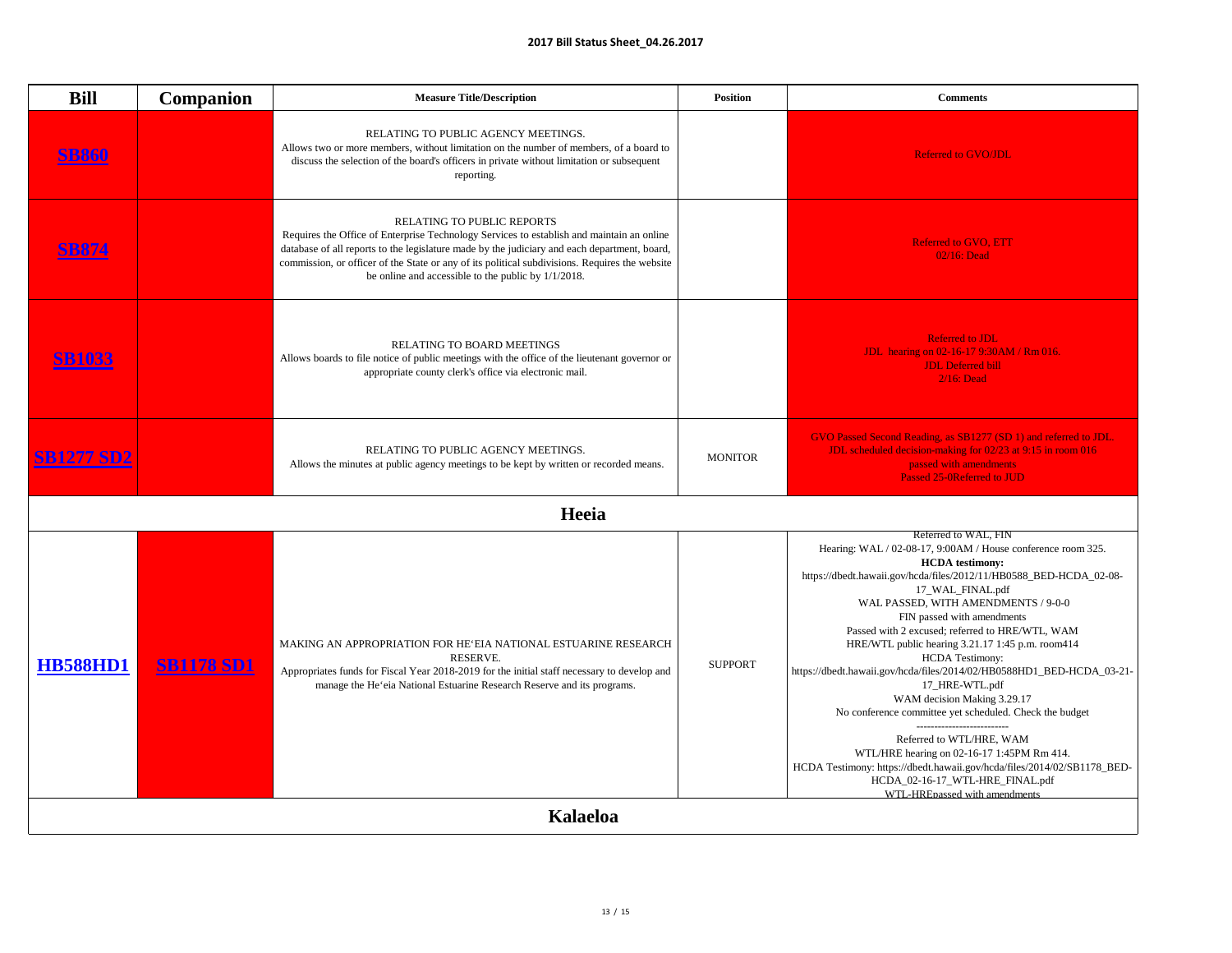| <b>Bill</b>     | <b>Companion</b> | <b>Measure Title/Description</b>                                                                                                                                                                                                                                                                                                                      | <b>Position</b> | <b>Comments</b>                                                                                                                                                                                                                                                                                                                                                    |
|-----------------|------------------|-------------------------------------------------------------------------------------------------------------------------------------------------------------------------------------------------------------------------------------------------------------------------------------------------------------------------------------------------------|-----------------|--------------------------------------------------------------------------------------------------------------------------------------------------------------------------------------------------------------------------------------------------------------------------------------------------------------------------------------------------------------------|
| <b>HB1428</b>   |                  | RELATING TO KALAELOA AIRPORT.<br>Establishes a Kalaeloa airport tenant advisory board.                                                                                                                                                                                                                                                                |                 | <b>Referred to TRN, FIN</b><br>$2/16$ : Dead                                                                                                                                                                                                                                                                                                                       |
| <b>FB1555</b>   |                  | RELATING TO CAPITAL IMPROVEMENT PROJECTS FOR THE BENEFIT OF THE<br>FORTY-THIRD REPRESENTATIVE DISTRICT.<br>Authorizes the issuance of GO bonds and appropriates funds for capital improvement<br>projects in the 43rd representative district.                                                                                                        |                 | <b>Referred to FIN</b>                                                                                                                                                                                                                                                                                                                                             |
|                 |                  | RELATING TO TAXATION.<br>Establishes a tax credit for taxpayers investing in a motor sports facility to be developed at<br>Kalaeloa, parcel 9.                                                                                                                                                                                                        |                 | <b>Referred to WAL, FIN</b><br>$2/16$ : Dead                                                                                                                                                                                                                                                                                                                       |
|                 |                  | <b>Administration</b>                                                                                                                                                                                                                                                                                                                                 |                 |                                                                                                                                                                                                                                                                                                                                                                    |
| <b>HB100CD1</b> | <b>SB192</b>     | <b>RELATING TO THE STATE BUDGET</b><br>Appropriates funds for the operating and capital improvement budget of the Executive<br>Branch for fiscal years 2017-2018 and 2018-2019.                                                                                                                                                                       |                 | HB100 Referred to FIN<br>Passed FIN with a HD1<br>WAM passed with amendments 3.29.17<br>SB192 Referred to WAM<br>Conference committee agreed on a CD1                                                                                                                                                                                                              |
| <b>SB197SD1</b> | <b>HB493 HD1</b> | RELATING TO CHARTER SCHOOLS<br>Appropriates moneys for start-up grants for newly approved, pre-opening public charter<br>schools.                                                                                                                                                                                                                     | <b>MONITOR</b>  | <b>SB197 Referred to EDU, WAM</b><br>EDU hearing 1-30-17 2:45 room 229, EDU passed unamended, referred to<br><b>WAM</b><br><b>WAM</b> passed with amendments<br><b>Senate Passed 25-0</b><br><b>Referred to EDN, FIN</b><br>EDN hearing scheduled 3.17.17 2:00 p.m. room 309<br>passed with amendments<br>EDN passed Second Reading as HB493 HD1, referred to FIN. |
| <b>SB407SD1</b> | <b>HB1361</b>    | Relating To Counties.<br>Allows the counties to make short term investments with similar authority as the state<br>director of finance. Requires counties' investments in bonds of any improvement district to<br>be of investment grade or supported by the general obligation pledge of the county in which<br>the improvement district is located. | <b>MONITOR</b>  | Referred to PSM, WAM<br>Deferred until 2/9/17 1:15 room 229<br>PSM passed unamended 3-0-2, referred to WAM<br><b>WAM Passed with amendments</b><br>Senate passed 25-0<br>Referred to FIN<br>FIN hearing 3.21.17 2:00 p.m. room 308<br>FIN passed with amendments<br>Conf Committee scheduled 4.26.17<br>---------------------<br>Referred to FIN                   |
| <b>B721</b>     |                  | RELATING TO DEPARTMENTAL ADMINISTRATIVE EXPENSES.<br>Repeals the statute authorizing the assessment of a special fund for departmental<br>administrative expenses.                                                                                                                                                                                    | <b>MONITOR</b>  | <b>Referred to WAM</b><br>Hearing: WAM / 02.03.2017, 09:30 / Rm. 211<br>Deferred until 02/14/17 9:30 a.m.<br>2/14 WAM deferred the measure                                                                                                                                                                                                                         |